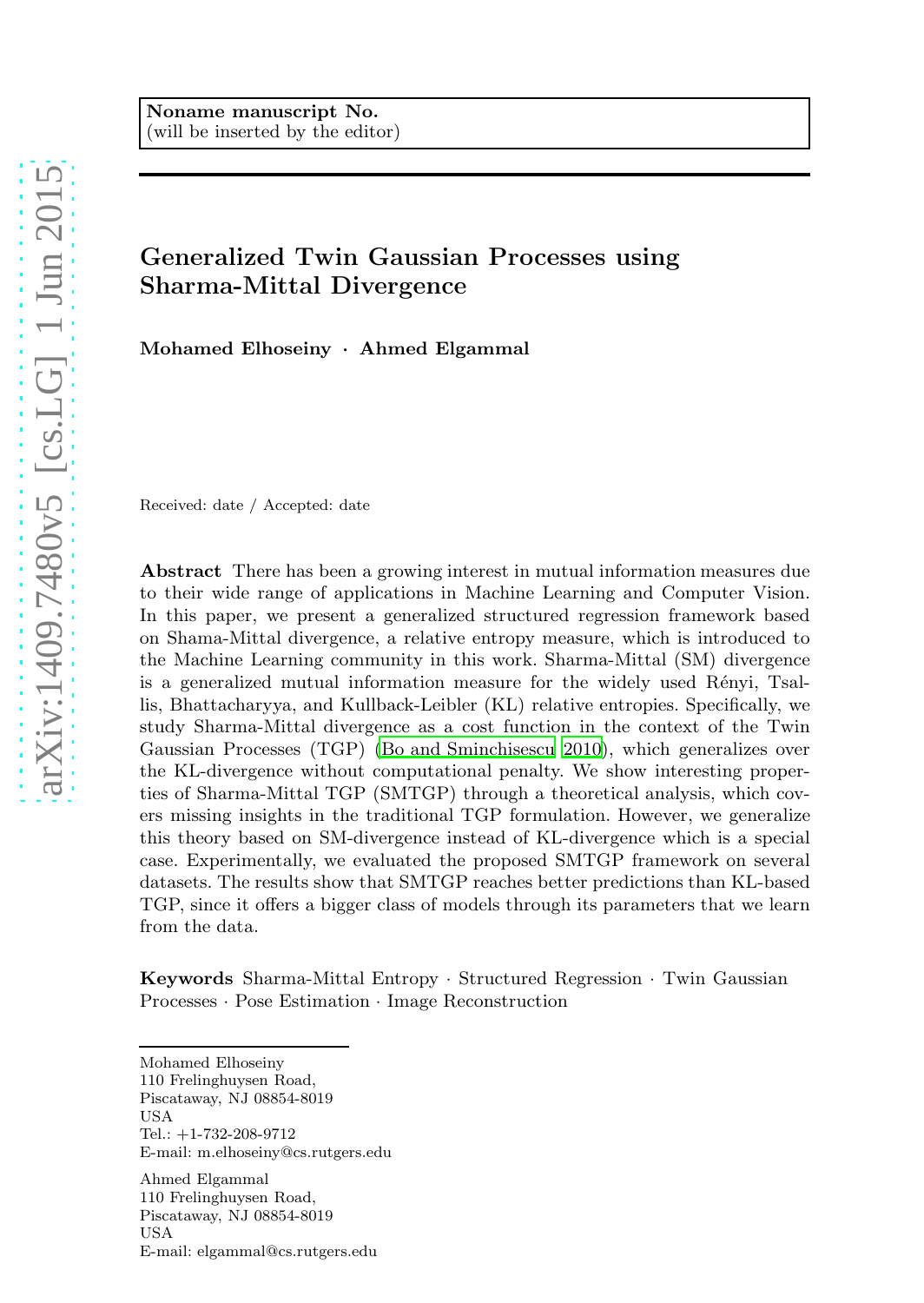## 1 Introduction

Since 1950s, a lot of work has been done to measure information and probabilistic metrics. Claude Shannon [\(Shannon 2001\)](#page-24-0) proposed a powerful framework to mathematically quantify information , which has been the foundation of the information theory and the development in communication, networking, and a lot of Computer Science applications. Many problems in Physics and Computer Science require a reliable measure of information divergence, which have motivated many mathematicians, physicists, and computer scientists to study differ-ent divergence measures. For instance, Rényi (Rényi 1960), Tsallis [\(Tsallis 1988\)](#page-25-0) and Kullback-Leibler divergences [\(Gray 1990\)](#page-24-2) have been applied in many Computer Science applications. They have been effectively used in machine learning for many tasks including subspace analysis [\(Learned-Miller and Fisher-III](#page-24-3) [2003;](#page-24-3) Póczos and Lõrincz 2005; [Van Hulle 2008](#page-25-1); [Szab et al 2007](#page-25-2)), facial expression recognition [\(Shan et al 2005\)](#page-24-5), texture classification [\(Hero et al 2001](#page-24-6)), image registration [\(Kybic 2006\)](#page-24-7), clustering [\(Aghagolzadeh et al 2007\)](#page-23-1), nonnegative matrix factorization [\(Wang and Zhang 2013\)](#page-25-3) and 3D pose estimation [\(Bo and Sminchisescu 2010\)](#page-23-0).

In the Machine Learning community, a lot of attempts have been done to understand information and connect it to uncertainty. Many of proposed terminologies turns out to be different views of the same measure. For instance, Bregman Information [\(Banerjee et al 2005](#page-23-2)), Statistical Information [\(DeGroot 1962](#page-24-8)), Csiszr-Morimoto f-divergence, and the gap between the expectations in Jensen's inequality (i.e., the Jensen gap) [\(Jensen 1906\)](#page-24-9) turn out to be equivalent to the maximum reduction in uncertainty for convex functions, in contrast with the prior probability distribution [\(Reid and Williamson 2011\)](#page-24-10).

A lot of work has been proposed in order to unify divergence functions [\(Amari and Nagaoka 2000;](#page-23-3) [Reid and Williamson 2011;](#page-24-10) [Zhang 2007](#page-25-4); [2004](#page-25-5)). [Cichocki and Ichi Amari \(2010\)](#page-23-4) considered explicitly the relationships between Alpha-divergence [\(Cichocki et al 2008\)](#page-24-11), Beta-divergence [\(Kompass 2007\)](#page-24-12) and Gamma-divergence [\(Cichocki and Ichi Amari 2010\)](#page-23-4); each of them is a singleparameter divergence measure. Then, [Cichocki et al \(2011\)](#page-24-13) introduced a twoparameter family. However, we study here a two-parameter divergence measure [\(Sharma 1975\)](#page-24-14), investigated in the Physics community, which is interesting to be considered in the Machine Learning community.

Akturk et al  $(2007)$ , physicists<sup>[1](#page-1-0)</sup>, studied an entropy measure called Sharma-Mittal on theormostatics in 2007, which was originally introduced by Sharma BD et al [\(Sharma 1975\)](#page-24-14). Sharma-Mittal (SM) divergence has two parameters ( $\alpha$  and  $\beta$ ), detailed later in Section [2.](#page-2-0) [Akturk et al \(2007](#page-23-5)) discussed that SM entropy generalizes both Tsallis ( $\beta \to \alpha$ ) and Rényi entropy ( $\beta \to 1$ ) in the limiting cases of its two parameters; this was originally showed by [\(Masi 2005\)](#page-24-15). In addition, it can be shown that SM entropy converges to Shannon entropy as  $\alpha, \beta \rightarrow 1$ . Aktürk et al also suggested a physical meaning of SM entropy, which is the free energy difference between the equilibrium and the off-equilibrium distribution. In 2008, SM entropy was also investigated in multidimensional harmonic oscillator systems (Aktürk et al 2008). Similarly, SM relative entropy (mutual information) generalizes each of the R´enyi, Tsallis and KL mutual information divergences. This

<span id="page-1-0"></span><sup>1</sup> This work was proposed four years before [Cichocki et al \(2011](#page-24-13)) and it was not considered either as a prior work in the Machine Learning community as far as we know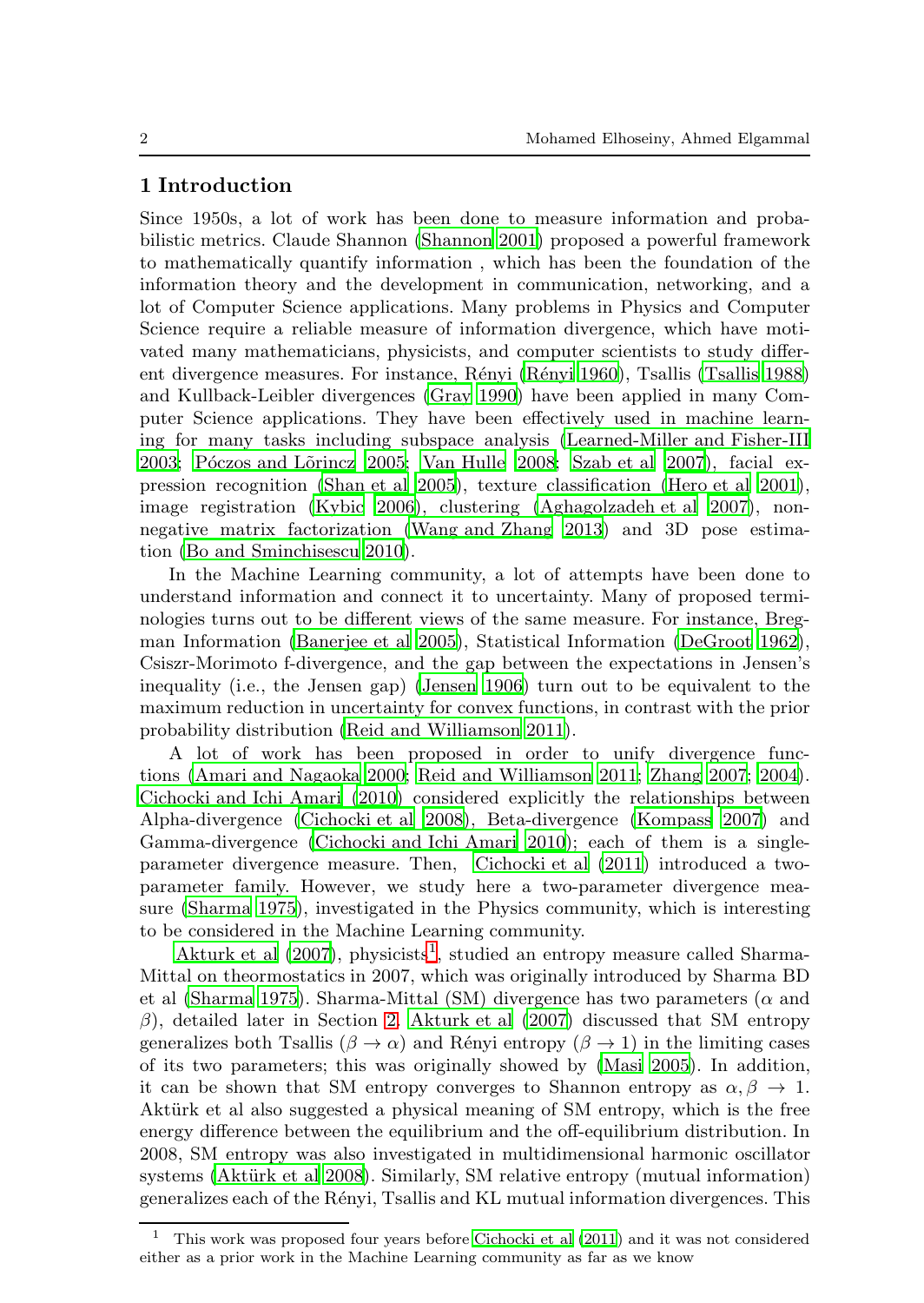work in physics domain motivated us to investigate SM Divergence in the Machine Learning domain.

A closed-form expression for SM divergence between two Gaussian distributions was recently proposed [\(Nielsen and Nock 2012\)](#page-24-16), which motivated us to study this measure in structured regression setting. In this paper, we present a generalized framework for structured regression utilizing a family of divergence measures that includes SM divergence, R´enyi divergence, Tsallis divergence and KL divergence. In particular, we study SM divergence within the context of Twin Gaussian Processes (TGP), a state-of-the-art structured-output regression method. [Bo and Sminchisescu \(2010\)](#page-23-0) proposed TGP as a structured prediction approach based on estimating the KL divergence from the input to output Gaussian Processes, denoted by KLTGP<sup>[2](#page-2-1)</sup>. Since KL divergence is not symmetric, [Bo and Sminchisescu \(2010\)](#page-23-0) also studied TGP based on KL divergence from the output to the input data, denoted by IKLTGP (Inverse KLTGP). In this work, we present a generalization for TGP using the SM divergence, denoted by SMTGP. Since SM divergence is a two-parameter family, we study the effect of these parameters and how they are related to the distribution of the data. In the context TGP, we show that these two parameters,  $\alpha$  and  $\beta$ , could be interpreted as distribution bias and divergence order in the context of structured learning. We also highlight probabilistic causality direction of the SM objective function<sup>[3](#page-2-2)</sup>. More specifically, there are six contributions to this paper

- 1. The first presentation of SM divergence in the Machine Learning Community
- 2. A generalized version of TGP based on of SM divergence to predict structured outputs; see Subsections [3.2.](#page-6-0)
- 3. A simplification to the SM divergence closed-form expression in [\(Nielsen and Nock](#page-24-16)  $2012$ ) for Multi-variate Gaussian Distribution<sup>[4](#page-2-3)</sup>, which reduced both the cost function evaluation and the gradient computation, used in our prediction framework; see Subsections [3.3](#page-7-0) and [3.4.](#page-8-0)
- 4. Theoretical analysis of TGP under SM divergence in Section [4.](#page-9-0)
- 5. A certainty measure, that could be associated with each structured output prediction, is argued in subsection [4.2.](#page-10-0)
- 6. An experimental demonstration that SM divergence improves on KL divergence under TGP prediction by correctly tuning  $\alpha$  and  $\beta$  through cross validation on two toy examples and three real datasets; see Section [5.](#page-13-0)

The rest of this paper is organized as follows: Section [2](#page-2-0) presents background on SM Divergence and its available closed-form expression for multivariate Gaussians. Section [3](#page-4-0) presents the optimization problem used in our framework and the derived analytic gradients. Section [4](#page-9-0) presents our theoretical analysis on TGP under our framework from spectral perspective. Section [5](#page-13-0) presents our experimental validation. Finally, Section [6](#page-18-0) discusses and concludes our work.

# <span id="page-2-0"></span>2 Sharma-Mittal Divergence

This section addresses a background on SM-divergence and its closed form for the multivariate Gaussian distribution.

<sup>2</sup> that is why it is called Twin Gaussian Processes

<span id="page-2-2"></span><span id="page-2-1"></span><sup>3</sup> This is mainly detailed in section [4](#page-9-0)

<span id="page-2-3"></span><sup>4</sup> This simplification could be useful out of the context TGP, while computing SM-divergence between two multi-variate distributions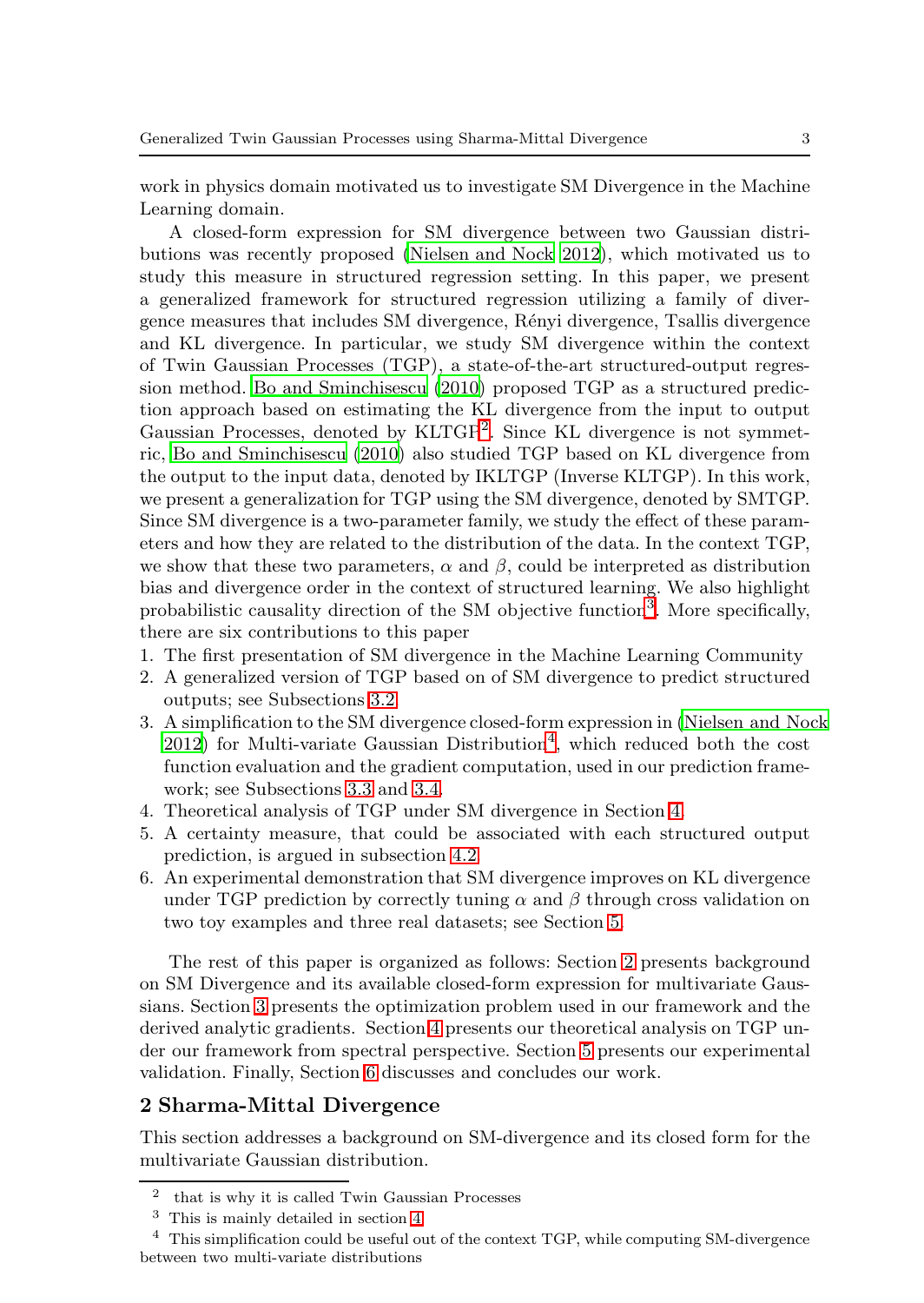### 2.1 SM Family Divergence Measures

The SM divergence,  $D_{\alpha,\beta}(p:q)$ , between two distributions  $p(t)$  and  $q(t)$  is defined as [\(Sharma 1975\)](#page-24-14)

$$
D_{\alpha,\beta}(p:q) = \frac{1}{\beta - 1} \left( \int_{-\infty}^{\infty} p(t)^{\alpha} q(t)^{1 - \alpha} dt \right)^{\frac{1 - \beta}{1 - \alpha}} - 1, \forall \alpha > 0, \alpha \neq 1, \beta \neq 1.
$$
 (1)

<span id="page-3-2"></span>It was shown in [\(Akturk et al 2007\)](#page-23-5) that most of the widely used divergence measures are special cases of SM divergence. Each of the Rényi, Tsallis and KL divergences can be defined as limiting cases of SM divergence as follows:

$$
R_{\alpha}(p:q) = \lim_{\beta \to 1} D_{\alpha,\beta}(p:q) = \frac{1}{\alpha - 1} ln(\int_{-\infty}^{\infty} p(t)^{\alpha} q(t)^{1-\alpha} dt)), \forall \alpha > 0, \alpha \neq 1.
$$
  

$$
T_{\alpha}(p:q) = D_{\alpha,\alpha}(p:q) = \frac{1}{\alpha - 1} (\int_{-\infty}^{\infty} p(t)^{\alpha} q(t)^{1-\alpha} dt) - 1), \forall \alpha > 0, \alpha \neq 1,
$$
  

$$
KL(p:q) = \lim_{\beta \to 1, \alpha \to 1} D_{\alpha,\beta}(p:q) = \int_{-\infty}^{\infty} p(t) ln(\frac{p(t)}{q(t)} dt)
$$
 (2)

where  $R_{\alpha}(p: q)$ ,  $T_{\alpha}(p: q)$  and  $KL(p: q)$  denotes Rényi, Tsallis, KL divergences respectively. We also found that Bhattacharyya divergence [\(Kailath 1967\)](#page-24-17), denoted by  $B(p: q)$  is a limit case of SM and Rényi divergences as follows

$$
B(p:q) = 2 \cdot \lim_{\beta \to 1, \alpha \to 0.5} D_{\alpha,\beta}(p:q) = 2 \cdot \lim_{\alpha \to 0.5} R_{\alpha}(p:q) = -\ln \Big( \int_{-\infty}^{\infty} p(x)^{0.5} q(x)^{0.5} dx \Big).
$$

While SM is a two-parameter generalized entropy measure originally introduced by [Sharma \(1975](#page-24-14)), it is worth to mention that two-parameter family of divergence functions has been recently proposed in the machine learning community since 2011 [\(Cichocki et al 2011](#page-24-13); [Zhang 2013](#page-25-6)). It is shown in [\(Cichocki and Ichi Amari 2010\)](#page-23-4) that the Tsallis entropy is connected to the Alpha-divergence [\(Cichocki et al 2008\)](#page-24-11), and Betadivergence (Kompass  $2007$ <sup>[5](#page-3-0)</sup>, while the Rényi entropy is related to the Gamma-divergences [\(Cichocki and Ichi Amari 2010](#page-23-4)). The Tsallis and Rényi relative entropies are two different generalization of the standard Boltzmann-Gibbs entropy (or Shannon information). However, we focus here on SM divergence for three reasons (1) It generalizes over a considerable family of functions suitable for structured regression problems (2) Possible future consideration of this measure in works that study entropy and divergence functions, (3) SM divergence has a closed-form expression, recently proposed for multivariate Gaussian distributions [\(Nielsen and Nock 2012\)](#page-24-16), which is interesting to study.

Another motivations of this work is to study how the two parameters of the SM Divergence, as a generalized entropy measure, affect the performance of the structured regression problem. Here we show an analogy in the physics domain that motivates our study. As indicated by [Masi \(2005\)](#page-24-15) in physics domain, it is important to understand that Tsallis and Rényi entropies are two different gener-alizations along two different paths. Tsallis generalizes to non-extensive systems<sup>[6](#page-3-1)</sup>,

<span id="page-3-0"></span><sup>&</sup>lt;sup>5</sup> Alpha and Beta divergence should not be confused with  $\alpha$  and  $\beta$  parameters of Sharma Mittal divergence

<span id="page-3-1"></span><sup>6</sup> i.e., In Physics, Entropy is considered to have an extensive property if its value depends on the amount of material present; Tsallis is an non-extensive entropy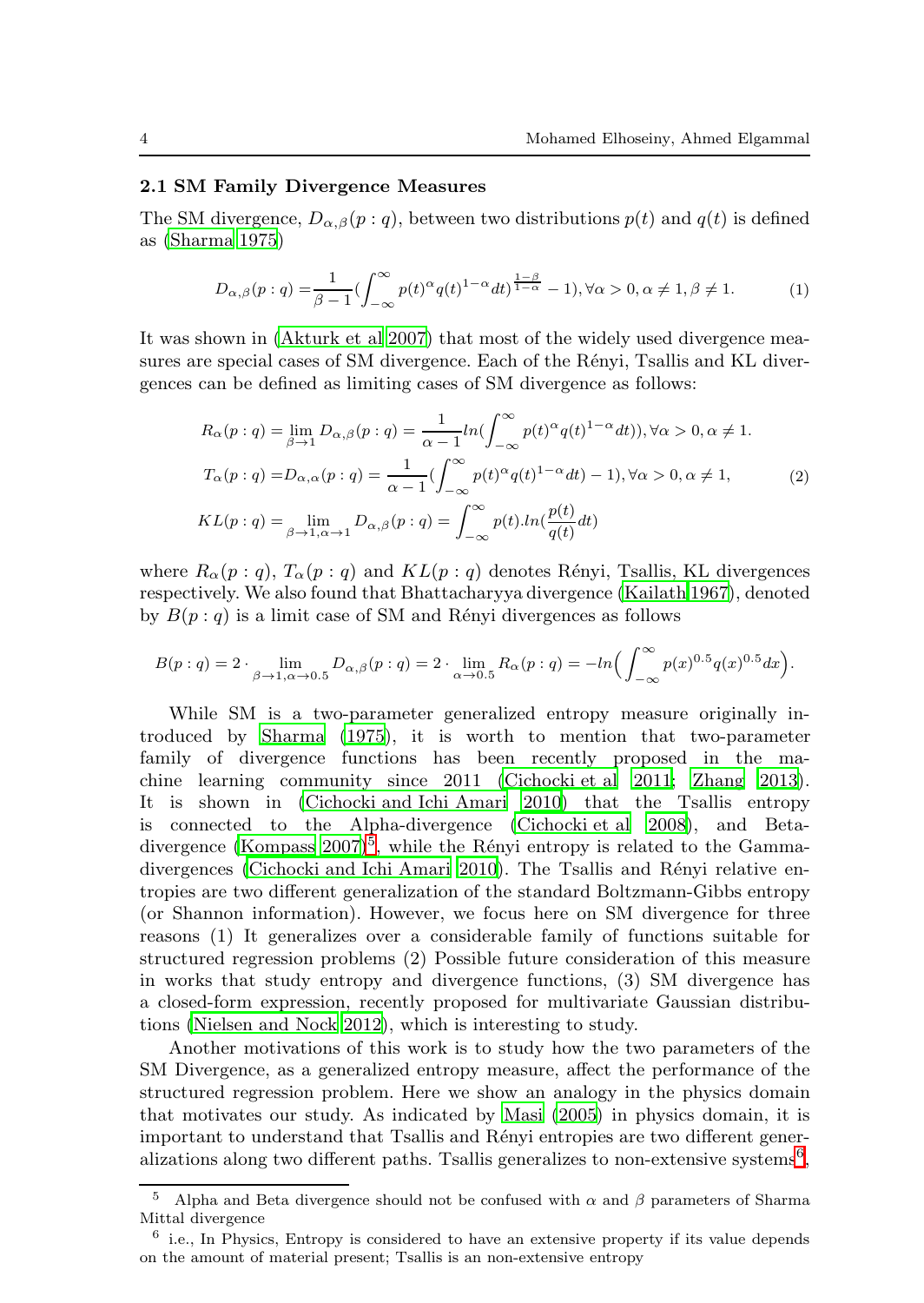while Rényi to quasi-linear means<sup>[7](#page-4-1)</sup>. SM entropy generalizes to non-extensive sets and non-linear means having Tsallis and Rényi measures as limiting cases. Hence, in TGP regression setting, this indicates resolving the trade-off of having a control of the direction of bias towards one of the distributions (i.e. input and output distributions) by changing  $\alpha$ . It also allows higher-order divergence measure by changing  $\beta$ . Another motivation from Physics is that SM entropy is the only entropy that gives rise to a thermostatistics based on escort mean values<sup>[8](#page-4-2)</sup> and admitting of a partition function [\(Frank and Plastino 2002\)](#page-24-18).

#### 2.2 SM-divergence Closed-Form Expression for Multivariate Gaussians

In order to solve optimization problems efficiently over relative entropy, it is critical to have a closed-form formula for the optimized function, which is SM relative entropy in our framework. Prediction over Gaussian Processes [\(Rasmussen and Williams 2005](#page-24-19)) is performed practically as a multivariate Gaussian distribution. Hence, we are interested in finding a closed-form formula for SM relative entropy of distribution  $\mathcal{N}_q$  from  $\mathcal{N}_p$ , such that  $\mathcal{N}_p = \mathcal{N}(\mu_p, \Sigma_p)$ , and  $\mathcal{N}_q = \mathcal{N}(\mu_q, \Sigma_q)$ . In 2012, Frank Nielsen proposed a closed form expression for SM divergence [\(Nielsen and Nock 2012\)](#page-24-16) as follows

$$
D_{\alpha,\beta}(\mathcal{N}_p : \mathcal{N}_q) = \frac{1}{\beta - 1} \Big[ \Big( \frac{|\Sigma_p|^{\alpha} |\Sigma_q|^{1 - \alpha}}{|(\alpha \Sigma_p^{-1} + (1 - \alpha) \Sigma_q^{-1})^{-1}|} \Big)^{-\frac{1 - \beta}{2(1 - \alpha)}} \cdot \Big]
$$
  

$$
e^{-\frac{\alpha (1 - \beta)}{2} \Delta \mu^T (\alpha \Sigma_p^{-1} + (1 - \alpha) \Sigma_q^{-1})^{-1} \Delta \mu} - 1 \Big]
$$

$$
(3)
$$

<span id="page-4-3"></span>where  $0 \leq \alpha \leq 1$ ,  $\Delta \mu = \mu_p - \mu_q$ ,  $\alpha \Sigma_p^{-1} + (1 - \alpha) \Sigma_q^{-1}$  is a positive definite matrix, and  $|\cdot|$  denotes the matrix determinant. The following section builds on this SM closed-form expression to predict structured output under TGP, which leads an analytic gradient of the SMTGP cost function with cubic computational complexity. We then present a simplified expression of the closed-form expression in Equation [3,](#page-4-3) which results in an equivalent SMTGP analytic gradient of quadratic complexity.

### <span id="page-4-0"></span>3 Sharma-Mittal TGP

In prediction problems, we expect that similar inputs produce similar predictions. This notion was adopted in [\(Bo and Sminchisescu 2010;](#page-23-0) [Yamada](#page-25-7) et al [2012](#page-25-7)) to predict structured output based on KL divergence between two Gaussian Processes. This section presents TGP for structured regression by minimizing SM relative entropy. We follow that by our theoretical analysis of TGPs in Section [4.](#page-9-0) We begin by introducing some notation. Let the joint distributions of the input and the output be defined as follows

$$
p(X, x) = \mathcal{N}_X(0, K_{X \cup x}), p(Y, y) = \mathcal{N}_Y(0, K_{Y \cup y}),
$$
  
\n
$$
K_{X \cup x} = \begin{bmatrix} K_X & K_X^x \\ K_X^x & K_X(x, x) \end{bmatrix}, K_{Y \cup y} = \begin{bmatrix} K_Y & K_Y^y \\ K_Y^y & K_Y(y, y) \end{bmatrix}
$$
\n(4)

where  $x_{(d_x \times 1)}$  is a new input test point, whose unknown outcome is  $y_{(d_y \times 1)}$  and the training set is  $X_{(N \times d_x)}$  and  $Y_{(N \times d_y)}$  matrices.  $K_X$  is an  $N \times N$  matrix with

<span id="page-4-1"></span> $\frac{7}{1}$  i.e., Rényi entropy is could be interpreted as an averaging of quasi-arithmetic function [Akturk et al \(2007\)](#page-23-5)

<span id="page-4-2"></span><sup>8</sup> escort mean values are useful theoretical tools, used in thermostatistics,for describing basic properties of some probability density function [\(Tsallis et al 2009\)](#page-25-8)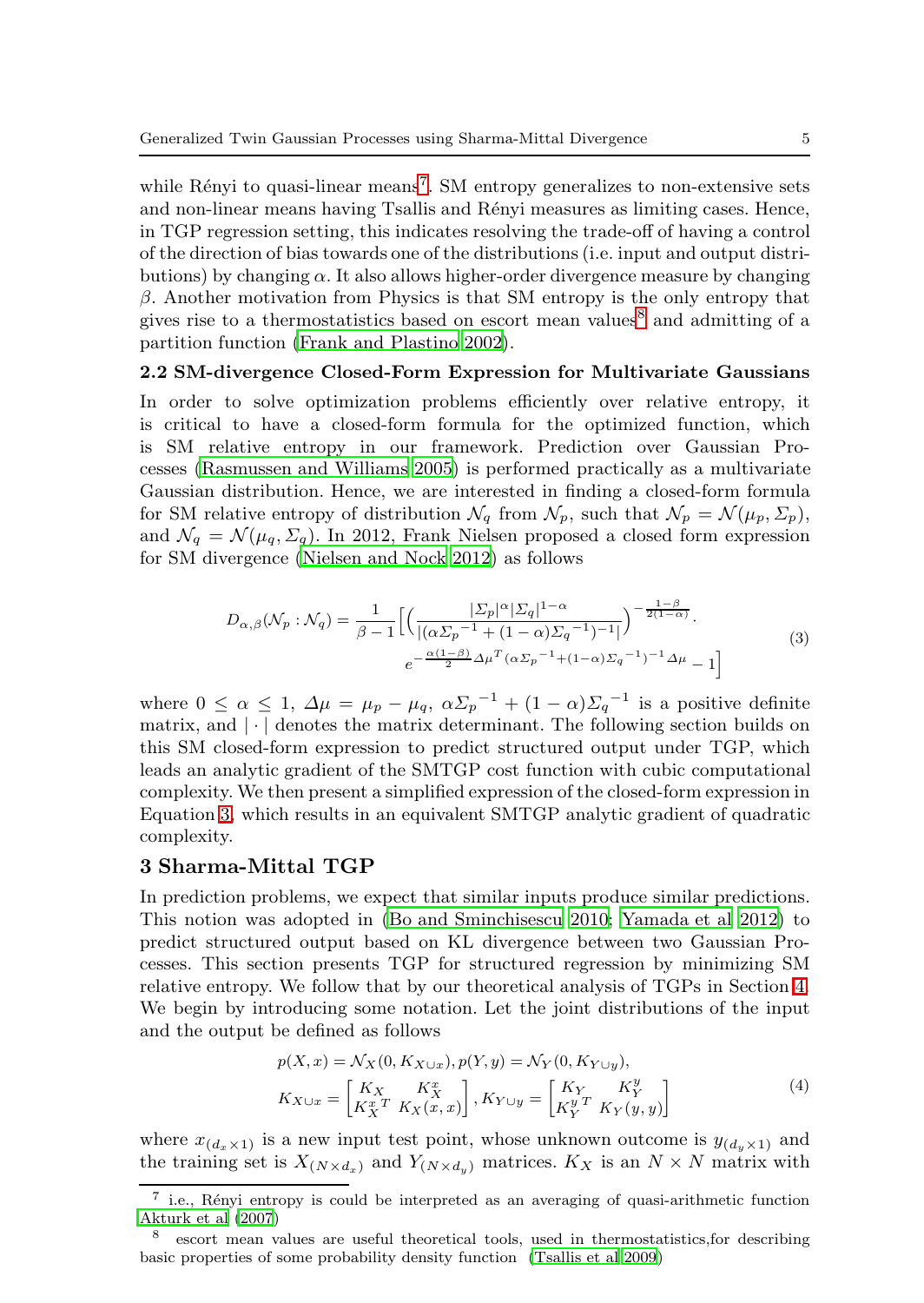.

 $(K_X)_{ij} = k_X(x_i, x_j)$ , such that  $k_X(x_i, x_j)$  is the similarity kernel between  $x_i$  and  $x_j$ .  $K_X^x$  is an  $N \times 1$  column vector with  $(K_X^x)_i = k_X(x_i, x)$ . Similarly,  $K_Y$  is an  $N \times N$  matrix with  $(K_Y)_{ij} = k_Y(y_i, y_j)$ , such that  $k_Y(y_i, y_j)$  is the similarity kernel between  $y_i$  and  $y_j$ , and  $K_Y^y$  is an  $N \times 1$  column vector with  $(K_Y^y)_i =$  $k_Y(y_i, y)$ . By applying Gaussian-RBF kernel functions, the similarity kernels for inputs and outputs will be in the form of  $k_X(x_i, x_j) = exp(\frac{-||x_i - x_j||^2}{2a^2})$  $\frac{z_i - x_j \Vert}{2 \rho_x^2}$ ) +  $\lambda_X \delta_{ij}$ and  $k_Y(y_i, y_j) = exp(\frac{-||y_i - y_j||^2}{2a^2})$  $\frac{\partial i - y_j}{\partial \rho_y^2}$  +  $\lambda_Y \delta_{ij}$ , respectively, where  $\rho_x$  and  $\rho_y$  are the corresponding kernel bandwidths,  $\lambda_X$  and  $\lambda_Y$  are regularization parameters to avoid overfitting and to handle noise in the data, and  $\delta_{ij} = 1$  if  $i = j$ , 0 otherwise.

### 3.1 KLTGP and IKLTGP Prediction

[Bo and Sminchisescu \(2010\)](#page-23-0) firstly proposed TGP which minimizes the Kullback-Leibler divergence between the marginal GP of inputs and outputs. However, they were focusing on the Human Pose Estimation problem. As a result, the estimated pose using TGP is given as the solution of the following optimization problem [\(Bo and Sminchisescu 2010\)](#page-23-0)

$$
\hat{y} = \underset{y}{\text{argmin}} [L_{KL}(x, y) = k_Y(y, y) - 2K_Y^{y \, T} u_x - \eta_x \log(k_Y(y, y) - K_Y^{y \, T}(K_Y)^{-1} K_Y^{y})] \tag{5}
$$

where  $u_x = (K_X)^{-1} K_X^x$ ,  $\eta_x = k_X(x, x) - K_X^{x} u_x$ . The analytical gradient of this cost function is defined as follows [\(Bo and Sminchisescu 2010](#page-23-0))

$$
\frac{\partial L_{KL}(x,y)}{\partial y^{(d)}} = \frac{\partial k_Y(y,y)}{\partial y^{(d)}} - 2u_x^T \frac{\partial K_Y^y}{\partial y^{(d)}} - \eta_x \frac{\log(\frac{\partial k_Y(y,y)}{\partial y^{(d)}} - 2K_Y^y{}^T (K_Y)^{-1} \frac{K_Y^y}{\partial y^{(d)}})}{k_Y(y,y) - K_Y^y{}^T (K_Y)^{-1} K_Y^y} \tag{6}
$$

<span id="page-5-3"></span>where  $d$  is the dimension index of the output  $y$ . For Gaussian kernels, we have

$$
\frac{\partial k_Y(y,y)}{\partial y^{(d)}} = 0, \frac{\partial K_Y^y}{\partial y^{(d)}} = \begin{bmatrix} -\frac{1}{\rho_y^2}(y^{(d)} - y_1^{(d)})k_Y(y,y_1) \\ -\frac{1}{\rho_y^2}(y^{(d)} - y_2^{(d)})k_Y(y,y_2) \\ \cdots \\ -\frac{1}{\rho_y^2}(y^{(d)} - y_N^{(d)})k_Y(y,y_N) \end{bmatrix}
$$

The optimization problem can be solved using a second order BFGS quasi-Newton optimizer with cubic polynomial line search for optimal step size selection. Since KL divergence is not symmetric, [Bo and Sminchisescu \(2010\)](#page-23-0) also studied inverse KL-divergence between the output and the input distribution under TGP; we denote this model as IKLTGP. Equations [7](#page-5-0) and [8](#page-5-1) show the IKLTGP cost function and its corresponding gradient<sup>[9](#page-5-2)</sup>.

<span id="page-5-0"></span>
$$
\hat{y} = \underset{y}{\operatorname{argmin}} [L_{IKL}(x, y) = -2K_X^{xT} u_y + u_y^{T} K_X u_y + \eta_y (\log(\eta_y) - \log(\eta_x))],
$$
  
\n
$$
u_y = K_Y^{-1} K_Y^{y}, \eta_y = k_Y(y, y) - K_Y^{yT} u_y
$$
\n(7)

$$
\frac{\partial L_{IKL}(x,y)}{\partial y^{(d)}} = -2K_X^{x^T} K_Y^{-1} \frac{\partial K_Y^y}{\partial y^{(d)}} + 2u_y^T K_X K_Y^{-1} \frac{\partial K_Y^y}{\partial y^{(d)}} \n-2(log(\eta_y) - log(\eta_x) + 1) K_Y^y^T K_Y^{-1} \frac{\partial K_Y^y}{\partial y^{(d)}} \tag{8}
$$

<span id="page-5-2"></span><span id="page-5-1"></span> $9$  we derived this equation since it was not provided in [\(Bo and Sminchisescu 2010](#page-23-0))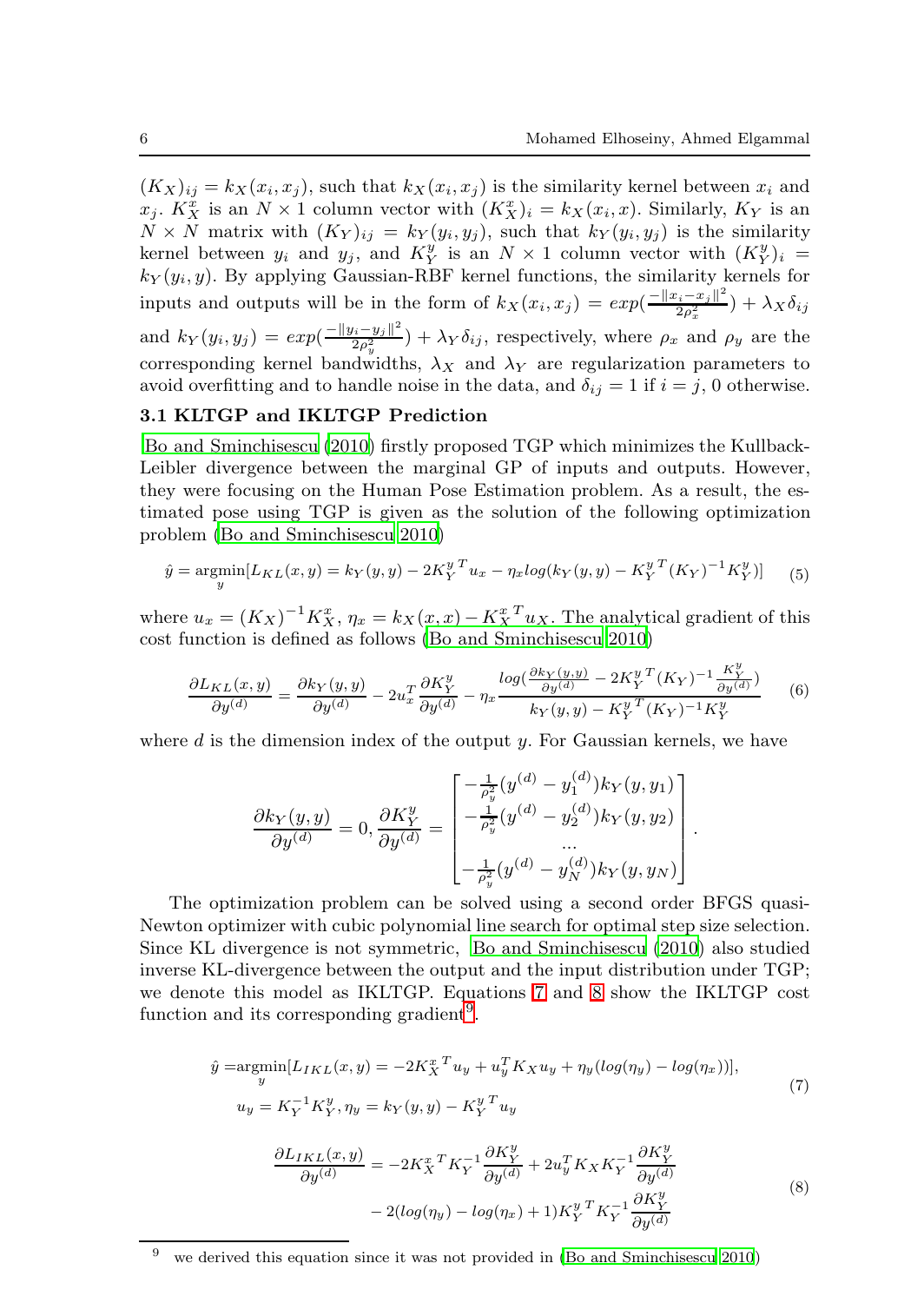From Equations [6](#page-5-3) and [8,](#page-5-1) it is not hard to see that the gradients of KLTGP and IKLTGP can be computed in quadratic complexity, given that  $K_X^{-1}$  and  $K_Y^{-1}$  are precomputed once during training and stored, as it depends only on the training data. This quadratic complexity of KLTGP gradient presents a benchmark for us to compute the gradient for SMTGP in  $O(N^2)$ . Hence, we address this benchmark in our framework, as detailed in the following subsections.

#### <span id="page-6-0"></span>3.2 SMTGP Prediction

By applying the closed-form in Equation [3,](#page-4-3) SM divergence between  $p(X, x)$  and  $p(Y, y)$  becomes in the following form

<span id="page-6-1"></span>
$$
D_{\alpha,\beta}(p(X,x):p(Y,y)) = \frac{1}{\beta - 1} \Big[ \Big( \frac{|K_{X \cup x}|^{\alpha} |K_{Y \cup y}|^{1 - \alpha}}{|(\alpha K_{X \cup x}^{-1} + (1 - \alpha) K_{Y \cup y}^{-1})^{-1}|} \Big)^{-\frac{1 - \beta}{2(1 - \alpha)}} - 1 \Big] \tag{9}
$$

From matrix algebra,  $|K_{X\cup x}| = |K_X|(k_X(x,x) - K_X^{x,T}K_X^{-1}K_X^x)$ . Similarly,  $|K_{Y\cup y}|$  $= |K_Y|(k_Y(y, y) - K_Y^{y \ T} K_Y^{-1} K_Y^{y}).$  Hence, Equation [9](#page-6-1) could be rewritten as follows

$$
D_{\alpha,\beta}(p(X,x):p(Y,y)) = \frac{|K_X|^{\frac{-\alpha(1-\beta)}{2(1-\alpha)}}|K_Y|^{\frac{-(1-\beta)}{2}}}{\beta-1} \cdot (k_X(x,x) - K_X^{x} K_X^{-1} K_X^{x})^{\frac{-\alpha(1-\beta)}{2(1-\alpha)}}.
$$

$$
(k_Y(y,y) - K_Y^{y} K_Y^{-1} K_Y^{y})^{\frac{-(1-\beta)}{2}} \cdot |\alpha K_{X \cup x}^{-1} + (1-\alpha) K_{Y \cup y}^{-1}|^{\frac{-(1-\beta)}{2(1-\alpha)}} - \frac{1}{\beta-1}
$$
(10)

 $|K_X|^{\frac{-\alpha(1-\beta)}{2(1-\alpha)}}|K_Y|^{\frac{-(1-\beta)}{2}}$  is a positive constant, since  $K_X$  and  $K_Y$  are positive definite matrices. Hence, it could be removed from the optimization problem. Same argument holds for  $|K_{X\cup x}| = |K_X|(k_X(x,x) - K_X^{x,T}K_X^{-1}K_X^{x}) > 0$ , so  $(k_X(x, x) - K_X^{x} K_X^{-1} K_X^{x}) > 0$  could be also removed from the cost function. Having removed these constants, the prediction function reduces to minimizing the following expression

$$
L_{\alpha,\beta}(p(X,x):p(Y,y)) = \frac{1}{\beta - 1} (k_Y(y,y) - K_Y^{y} K_Y^{-1} K_Y^{y})^{\frac{-(1-\beta)}{2}}.
$$
  

$$
|\alpha K_{X \cup x}^{-1} + (1 - \alpha) K_{Y \cup y}^{-1}|^{\frac{-(1-\beta)}{2(1-\alpha)}}.
$$
 (11)

<span id="page-6-2"></span>It is worth mentioning that  $K_{X\cup x}^{-1}$  is quadratic to compute, given that  $K_X^{-1}$  is precomputed during the training; see Appendix A.

To avoid numerical instability problems in Equation [11](#page-6-2) (introduced by determinant of the large matrix  $(\alpha K_{X\cup x}^{-1} + (1-\alpha)K_{Y\cup y}^{-1})$ , we optimized  $\log(L_{\alpha,\beta}(N_X:$  $(N_Y)$ ) instead of  $L_{\alpha,\beta}(N_X: N_Y)$ . We derived the gradient of  $log(L_{\alpha,\beta}(N_X: N_Y))$ by applying the matrix calculus directly on the logarithm of Equation [11,](#page-6-2) presented below; the derivation steps are detailed in Appendix B

<span id="page-6-3"></span>
$$
\frac{\partial L_{\alpha,\beta}(p(X,x):p(Y,y))}{\partial y^{(d)}} = (1-\beta) \left[ \frac{K_Y^{y \,T} K_Y^{-1} \frac{\partial K_Y^y}{\partial y^{(d)}}}{(k_Y(y,y) - K_Y^{y \,T} K_Y^{-1} K_Y^y)} + \mu_y^T \cdot \frac{\partial K_Y^y}{\partial y^{(d)}} \right] \tag{12}
$$

 $\mu_y$  is computed by solving the following linear system of equations  $\left(\alpha K_{Y\cup y}K_{X\cup x}^{-1}\right)$  $K_{Y\cup y} + (1-\alpha)K_{Y\cup y} \mu'_y = [0,0,...0,1]^T$ ,  $\mu_y$  is the first N elements in  $\mu'_y$ , which is a vector of  $N+1$  elements. The computational complexity of the gradient in Equation [12](#page-6-3) is cubic at test time, due to solving this system. On the other hand,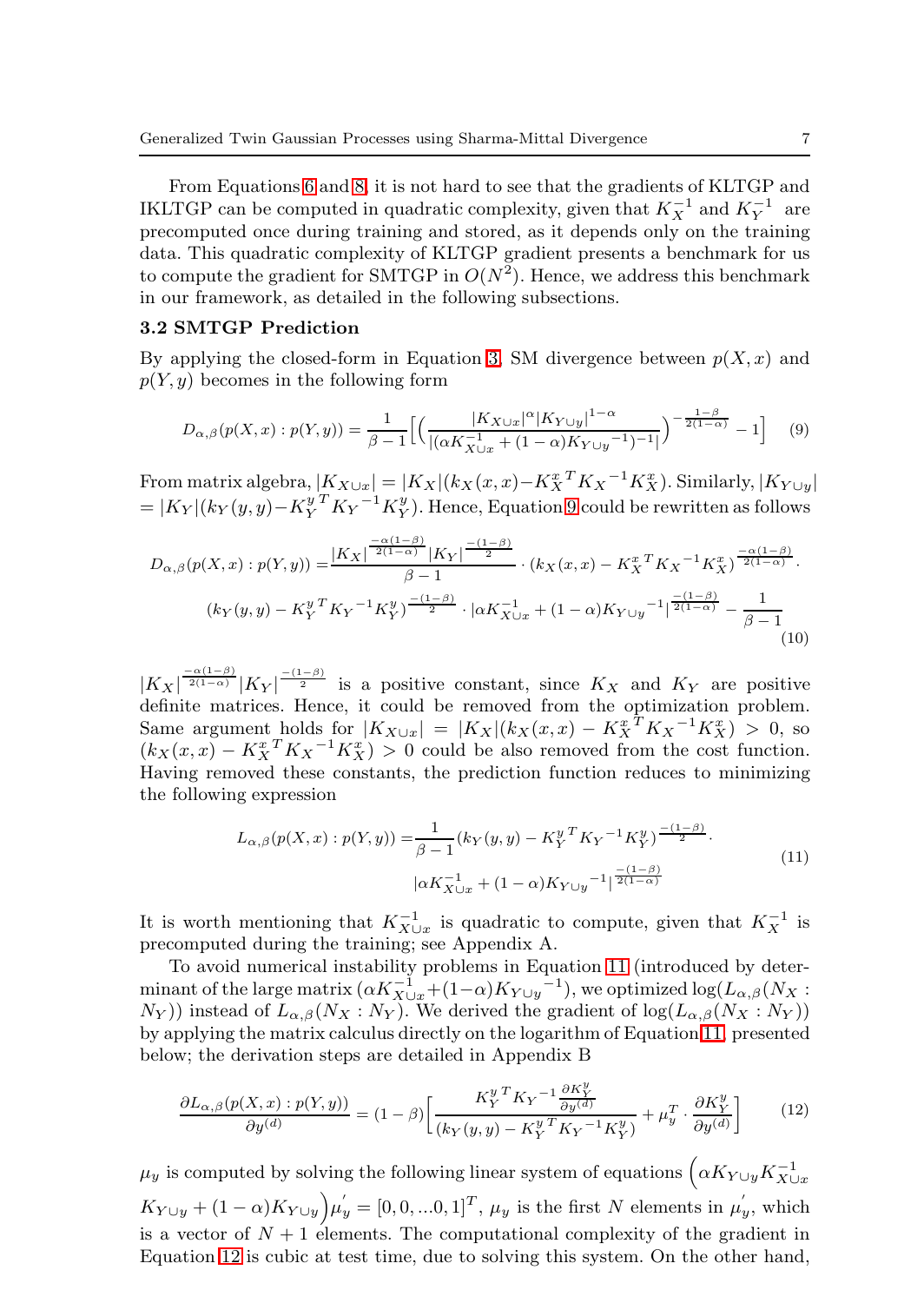the gradient for KLTGP is quadratic. This problem motivated us to investigate the cost function to achieve a quadratic complexity of the gradient computation for SMTGP.

### <span id="page-7-0"></span>3.3 Quadratic SMTGP Prediction

We start by simplifying the closed-form expression introduced in [\(Nielsen and Nock](#page-24-16) [2012\)](#page-24-16), which led to the  $O(N^3)$  gradient computation.

<span id="page-7-1"></span>Lemma 3.1. SM-divergence between two N-dimensional multivariate Gaussians  $\mathcal{N}_p = \mathcal{N}(0, \Sigma_p)$  and  $\mathcal{N}_q = \mathcal{N}(0, \Sigma_q)$  can be written as

$$
D'_{\alpha,\beta}(\mathcal{N}_p : \mathcal{N}_q) = \frac{1}{\beta - 1} \left[ \left( \frac{|\Sigma_p|^{1-\alpha} |\Sigma_q|^\alpha}{|\alpha \Sigma_q + (1-\alpha) \Sigma_p|} \right)^{\frac{(1-\beta)}{2(1-\alpha)}} - 1 \right]
$$
(13)

<span id="page-7-3"></span>Proof. Under TGP setting, the exponential term in Equation [3](#page-4-3) vanishes to 1, since  $\Delta \mu = 0$  (i.e.  $\mu_p = \mu_q = 0$ ). Then,  $\frac{|E_p|^{\alpha} |E_q|^{1-\alpha}}{|E_q|^{\alpha} |E_q|^{1-\alpha}}$  $\frac{|Z_p|}{|(\alpha \Sigma_p^{-1} + (1-\alpha) \Sigma_q^{-1})^{-1}|}$  could be simplified as follows:

$$
= \frac{|\Sigma_p|^{\alpha} |\Sigma_q|^{1-\alpha}}{|(\alpha \Sigma_p^{-1} + (1-\alpha) \Sigma_q^{-1})|^{-1}}, \text{ since } |A^{-1}| = \frac{1}{|A|}
$$
  
\n
$$
= \frac{|\Sigma_p|^{\alpha} |\Sigma_q|^{1-\alpha}}{|\Sigma_p^{-1} (\alpha \Sigma_q + (1-\alpha) \Sigma_p) \Sigma_q^{-1}|^{-1}}, \text{ by factorization}
$$
  
\n
$$
= \frac{|\Sigma_p|^{\alpha} |\Sigma_q|^{1-\alpha}}{|\Sigma_p| |\alpha \Sigma_q + (1-\alpha) \Sigma_p|^{-1} |\Sigma_q|}, \text{ since } |AB| = |A||B|
$$
  
\n
$$
= \frac{|\alpha \Sigma_q + (1-\alpha) \Sigma_p|}{|\Sigma_p|^{1-\alpha} |\Sigma_q|^{\alpha}}, \text{ by rearrangement}
$$

We denote the original closed-form expression as  $D_{\alpha,\beta}(\mathcal{N}_p, \mathcal{N}_q)$ , while the simplified form  $D'_{\alpha,\beta}(\mathcal{N}_p,\mathcal{N}_q)$ . After applying the simplified SM expression in Lemma [3.1](#page-7-1) to measure the divergence between  $p(X, x)$  and  $p(Y, y)$ , the new cost function becomes in the following form

<span id="page-7-2"></span>
$$
D'_{\alpha,\beta}(p(X,x):p(Y,y)) = \frac{1}{\beta - 1} \Big[ \Big( \frac{|K_{X \cup x}|^{1 - \alpha} |K_{Y \cup y}|^{\alpha}}{|(1 - \alpha)K_{X \cup x} + \alpha K_{Y \cup y}|} \Big)^{\frac{1 - \beta}{2(1 - \alpha)}} - 1 \Big]
$$
  
\n
$$
= \frac{1}{\beta - 1} \Big( |K_{X \cup x}|^{\frac{1 - \beta}{2}} |K_{Y \cup y}|^{\frac{\alpha(1 - \beta)}{2(1 - \alpha)}} |(1 - \alpha)K_{X \cup x} + \alpha K_{Y \cup y}|^{\frac{-(1 - \beta)}{2(1 - \alpha)}}) - \frac{1}{\beta - 1},
$$
  
\n
$$
|K_{Y \cup y}|^{\frac{\alpha(1 - \beta)}{1 - \alpha}} = |K_{Y}|^{\frac{\alpha(1 - \beta)}{(1 - \alpha)}} \cdot (k_{Y}(y, y) - K_{Y}^{y} K_{Y}^{-1} K_{Y}^{y})^{\frac{\alpha(1 - \beta)}{(1 - \alpha)}},
$$
  
\n
$$
|(1 - \alpha)K_{X \cup x} + \alpha K_{Y \cup y}|^{\frac{-(1 - \beta)}{2(1 - \alpha)}} = |(1 - \alpha)K_{X} + \alpha K_{Y}|^{\frac{-(1 - \beta)}{2(1 - \alpha)}}.
$$
  
\n
$$
(K_{xy}{}^{\alpha} - K_{XY}^{xy}{}^T ((1 - \alpha)K_{X} + \alpha K_{Y})^{-1} K_{XY}^{xy})^{\frac{-(1 - \beta)}{2(1 - \alpha)}}
$$
\n(15)

where  $K_{xy}^{\alpha} = (1-\alpha)k_X(x,x) + \alpha k_Y(y,y)$ ,  $K_{XY}^{xy} = (1-\alpha)K_X^x + \alpha K_Y^y$ . Since  $|K_{X\cup x}|^{\frac{1-\beta}{2}}, |K_Y|^{\frac{\alpha(1-\beta)}{(1-\alpha)}}$ , and  $|(1-\alpha)K_X+\alpha K_Y|^{\frac{-(1-\beta)}{2(1-\alpha)}}$  are multiplicative positive constants that do not depend on y, they can be dropped from the cost function. Also,  $-\frac{1}{\beta-1}$  is an additive constant that can be ignored under optimization. After ignoring these multiplicative positive constants and the added constant, the improved SMTGP cost function reduces to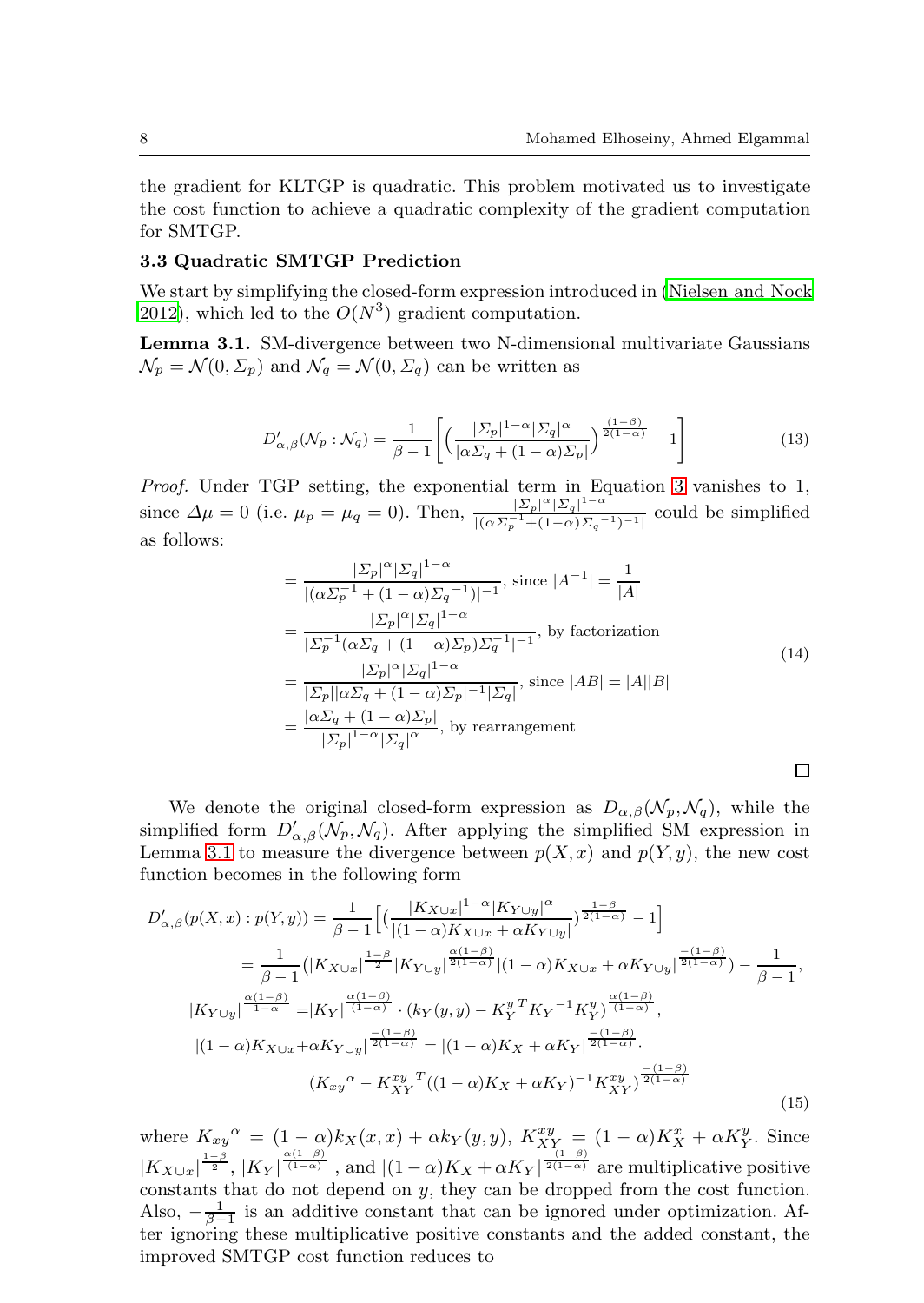<span id="page-8-2"></span>
$$
L'_{\alpha,\beta}(p(X,x):p(Y,y)) = \frac{1}{\beta - 1} \Big[ (k_Y(y,y) - K_Y^{y} {}^T K_Y^{-1} K_Y^{y})^{\frac{\alpha(1-\beta)}{2(1-\alpha)}} \cdot \frac{(1-\beta)}{(1-\alpha)(K_X(y) - K_{XY}^{xy})^T (1-\alpha)(K_X(y) - K_{XY}^{xy})^T (1-\alpha)} \Big]
$$
(16)

In contrast to  $L_{\alpha,\beta}$  in Equation [11,](#page-6-2)  $L'_{\alpha,\beta}$  does not involve a determinant of a large matrix. Hence, we predict the output y by directly<sup>[10](#page-8-1)</sup> minimizing  $L'_{\alpha,\beta}$  in Equation [16.](#page-8-2) Since the cost function has two factors that does depend on  $\hat{y}$ , we follow the rule that if  $g(y) = c \cdot f(y) \cdot r(y)$  where c is a constant,  $f(y)$  and  $r(y)$  are functions, then  $\frac{\partial g(y)}{\partial y} = c \cdot (\frac{\partial f(y)}{\partial y}r(y) + f(y) \frac{\partial r(y)}{\partial y})$  which interprets the two terms of the derived gradient below, where  $f(y) = (k_Y(y, y) - K_Y^{y} K_Y^{-1} K_Y^{y})^{\frac{\alpha(1-\beta)}{2(1-\alpha)}}$ ,  $r(y) = (K_{xy}^{\alpha} - K_{XY}^{xy}{}^{T}((1-\alpha)K_X + \alpha K_Y)^{-1}K_{XY}^{xy})^{\frac{-(1-\beta)}{2(1-\alpha)}}, c = \frac{1}{\beta-1}$  $\partial L'(\alpha,\beta)$  $\frac{L'(\alpha,\beta)}{\partial y^{(d)}}(p(X,x):p(Y,y))=\frac{1}{\beta-1}$  $\int \alpha(1-\beta)$  $\frac{\alpha(1-\beta)}{2(1-\alpha)}(k_Y(y,y)-K_Y^{y\;T}K_Y{}^{-1}K_Y^{y\;}\frac{\alpha(1-\beta)}{2(1-\alpha)}-1.$  $\frac{\partial k_Y(y,y)}{\partial (y)}$  $\frac{\partial^2 Y(y,y)}{\partial y^{(d)}} - 2 \cdot K_Y^{y \, T} K_Y^{-1} \frac{\partial K_Y^y}{\partial y^{(d)}}).$  $(K_{xy}^{\alpha} - K_{XY}^{xy}{}^{T}((1-\alpha)K_X + \alpha K_Y)^{-1}K_{XY}^{xy})^{\frac{-(1-\beta)}{2(1-\alpha)}} +$  $(k_Y(y, y) - K_Y^y K_Y^{-1} K_Y^y)^{\frac{\alpha(1-\beta)}{2(1-\alpha)}} \cdot \frac{-(1-\beta)}{2(1-\alpha)}$  $2(1-\alpha)$  $(K_{xy}^{\alpha} - K_{XY}^{xy}{}^{T}((1-\alpha)K_X + \alpha K_Y)^{-1}K_{XY}^{xy})^{\frac{-(1-\beta)}{2(1-\alpha)}-1}.$  $\left(\alpha \frac{\partial k_Y(y,y)}{\partial (y)}\right)$  $\frac{\partial^2 Y(y,y)}{\partial y^{(d)}} - 2 \cdot K_{XY}^{xy} \left[ (1-\alpha)K_X + \alpha K_Y \right]^{-1} \cdot \alpha \frac{\partial K_Y^y}{\partial y^{(d)}} \Big]$ (17)

<span id="page-8-3"></span>The computational complexity of the cost function in Equation [16](#page-8-2) and the gradient in Equation [17](#page-8-3) is quadratic at test time (i.e.  $O(N^2)$ ) on number of the training data. Since  $K_Y$ <sup>-1</sup> and  $(\alpha K_X + (1 - \alpha) K_Y)^{-1}$  depend only on the training points, they are precomputed in the training time. Hence, our hypothesis, about the quadratic computational complexity of improved SMTGP prediction function and gradient, is true since the remaining computations are  $O(N^2)$ . This indicates the advantage of using our closed-form expression for SM divergence in lemma [3.1](#page-7-1) against the closed-form proposed in [\(Nielsen and Nock 2012\)](#page-24-16) with cubic complexity. However, both expression are equivalent, it is straight forward to compute the gradient in quadratic complexity from  $D'(\alpha, \beta)$  expression.

# <span id="page-8-0"></span>3.4 Advantage of  $D'_{\alpha,\beta}(\mathcal{N}_p,\mathcal{N}_q)$  against  $D_{\alpha,\beta}(\mathcal{N}_p,\mathcal{N}_q)$  out of SMTGP context

The previous subsection shows that the computational complexity of SMTGP prediction was decreased significantly using our  $D'_{\alpha,\beta}$  at test time to be quadratic, compared to cubic complexity for  $D_{\alpha,\beta}$ . Out of the TGP context, we show here another general advantage of using our proposed closed-form expression to generally compute SM-divergence between two Gaussian distributions  $\mathcal{N}_p$  and  $\mathcal{N}_q$ .  $D'_{\alpha,\beta}(\mathcal{N}_p,\mathcal{N}_q)$  is 1.67 times faster to compute than  $D_{\alpha,\beta}(\mathcal{N}_p,\mathcal{N}_q)$  under  $\Delta\mu=0$ 

<span id="page-8-1"></span><sup>&</sup>lt;sup>10</sup> There is no need to optimize over the logarithm of  $L'_{\alpha,\beta}$  because there is no numerical stability problem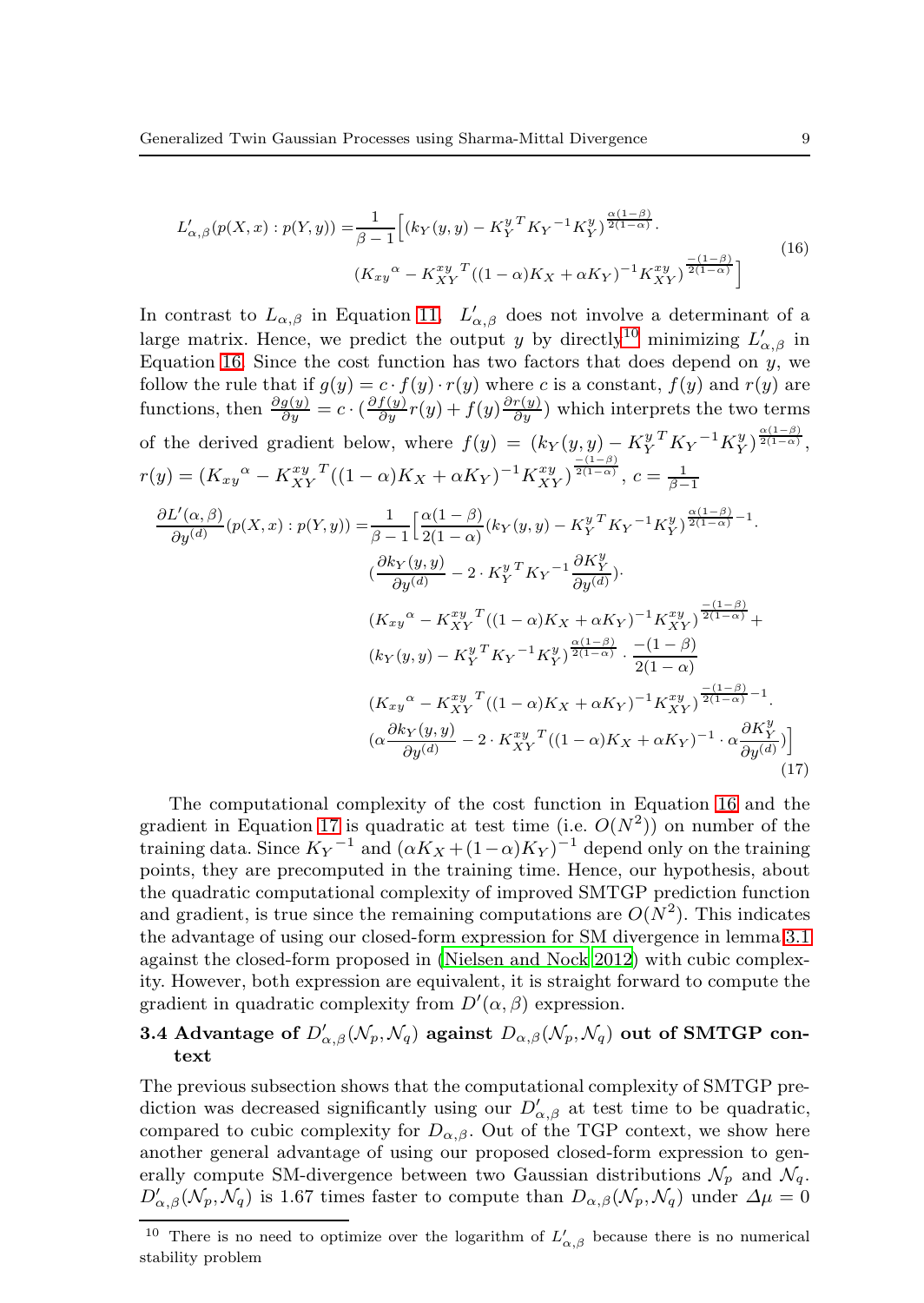condition. This is since  $D'_{\alpha,\beta}(\mathcal{N}_p,\mathcal{N}_q)$  needs  $N^3$  operations which is much less than  $5N^3/3$  operations needed to compute  $D'_{\alpha,\beta}(\mathcal{N}_p,\mathcal{N}_q)$  (i.e., requires less matrix operations); see Appendix C for the proof. We conclude this section by a general form of Lemma [3.1](#page-7-1) in Equation [18,](#page-9-1) where  $\Delta \mu \neq 0$ . This equation was achieved by refactorizing the exponential term and using matrix identities.

$$
D'_{\alpha,\beta}(\mathcal{N}_p : \mathcal{N}_q) = \frac{1}{\beta - 1} \left[ \left( \frac{|\Sigma_p|^{1 - \alpha} |\Sigma_q|^{\alpha}}{|\alpha \Sigma_q + (1 - \alpha) \Sigma_p|} \right)^{\frac{(1 - \beta)}{2(1 - \alpha)}} \right]
$$
  

$$
e^{-\frac{\alpha (1 - \beta)}{2} \Delta \mu^T \Sigma_q (\alpha \Sigma_q + (1 - \alpha) \Sigma_q)^{-1} \Sigma_p \Delta \mu} - 1 \right]
$$
(18)

<span id="page-9-1"></span>In case  $\Delta \mu \neq 0$ ,  $D'_{\alpha,\beta}(\mathcal{N}_p,\mathcal{N}_q)$  is 1.5 times faster than computing  $D_{\alpha,\beta}(\mathcal{N}_p,\mathcal{N}_q)$ . This is since  $D'_{\alpha,\beta}(\mathcal{N}_p,\mathcal{N}_q)$  needs  $4N^3/3$  operations in this case which is less than  $2N^3$  operations needed to compute  $D'_{\alpha,\beta}(\mathcal{N}_p,\mathcal{N}_q)$  under  $\Delta\mu \neq 0$ ; see Appendix C. This indicates that the simplifications, we provided in this work, could be used to generally speedup the computation of SM divergence between two Gaussian Distributions, beyond the context of TGPs.

### <span id="page-9-0"></span>4 Theoretical Analysis

In order to understand the role of  $\alpha$  and  $\beta$  parameters of SMTGP, we performed an eigen analysis of the cost function in Equation [15.](#page-7-2) Generally speaking, the basic notion of TGP prediction, is to extend the dimensionality of the divergence measure from N training examples to  $N + 1$  examples, which involves the test point  $x$  and the unknown output  $y$ . Hence, we start by discussing the extension of a general Gaussian Process from  $K_Z$  (e.g.  $K_X$  and  $K_Y$ ) to  $K_{Z\cup z}$  (e.g.  $K_{X\cup x}$ and  $K_{Y\cup y}$ , where Z is any domain and z is the point that extends  $K_Z$  to  $K_{Z\cup z}$ , detailed in subsection [4.1.](#page-9-2) Based on this discussion, we will derive two lemmas to address some properties of the SMTGP prediction in Subsection [4.2,](#page-10-0) which will lead to a probabilistic interpretation that we provide in subsection [4.3.](#page-12-0)

### <span id="page-9-2"></span>4.1 A Gaussian Process from  $N$  to  $N+1$  points

In this section, we will use a superscript to disambiguate between the kernel matrix of size N and  $N+1$ , i.e.  $K^N$  and  $K^{N+1}$ . Let  $f(\mathbf{z}) = \mathcal{GP}(m(z) = 0, k(\mathbf{z}, \mathbf{z}'))$  be a Gaussian process on an arbitrary domain Z. Let  $GP^N = \mathcal{N}(0, K^N)$  be the marginalization of the given Gaussian process over the  $N$  training points (i.e.  ${z_i}$ ,  $i = 1 : N$ ). Let  $GP^{N+1} = \mathcal{N}(0, K^{N+1})$  be the extension of the  $GP^N$  be the marginalization of  $f(z)$  over  $N+1$  points after adding the  $N+1<sup>th</sup>$  point (i.e.  $z$ )<sup>[11](#page-9-3)</sup>. The kernel matrix  $K^{N+1}$  is written in terms of  $K^N$  as follows

$$
K^{N+1} = \begin{bmatrix} K^N & v \\ v^T & k(z, z) \end{bmatrix}
$$
 (19)

where  $v = [k(z, z_1) \cdots k(z, z_N)]^T$ . The matrix determinant of  $K^{N+1}$  is related to  $K^N$  by

$$
|K^{N+1}| = \eta \cdot |K^N|, \qquad \eta = k(z, z) - v^T (K^N)^{-1} v. \tag{20}
$$

<span id="page-9-3"></span>Since multivariate Gaussian distribution is a special case of the elliptical distributions, the eigen values of any covariance matrix (e.g.  $K^N, K^{N+1}$ ) are interpreted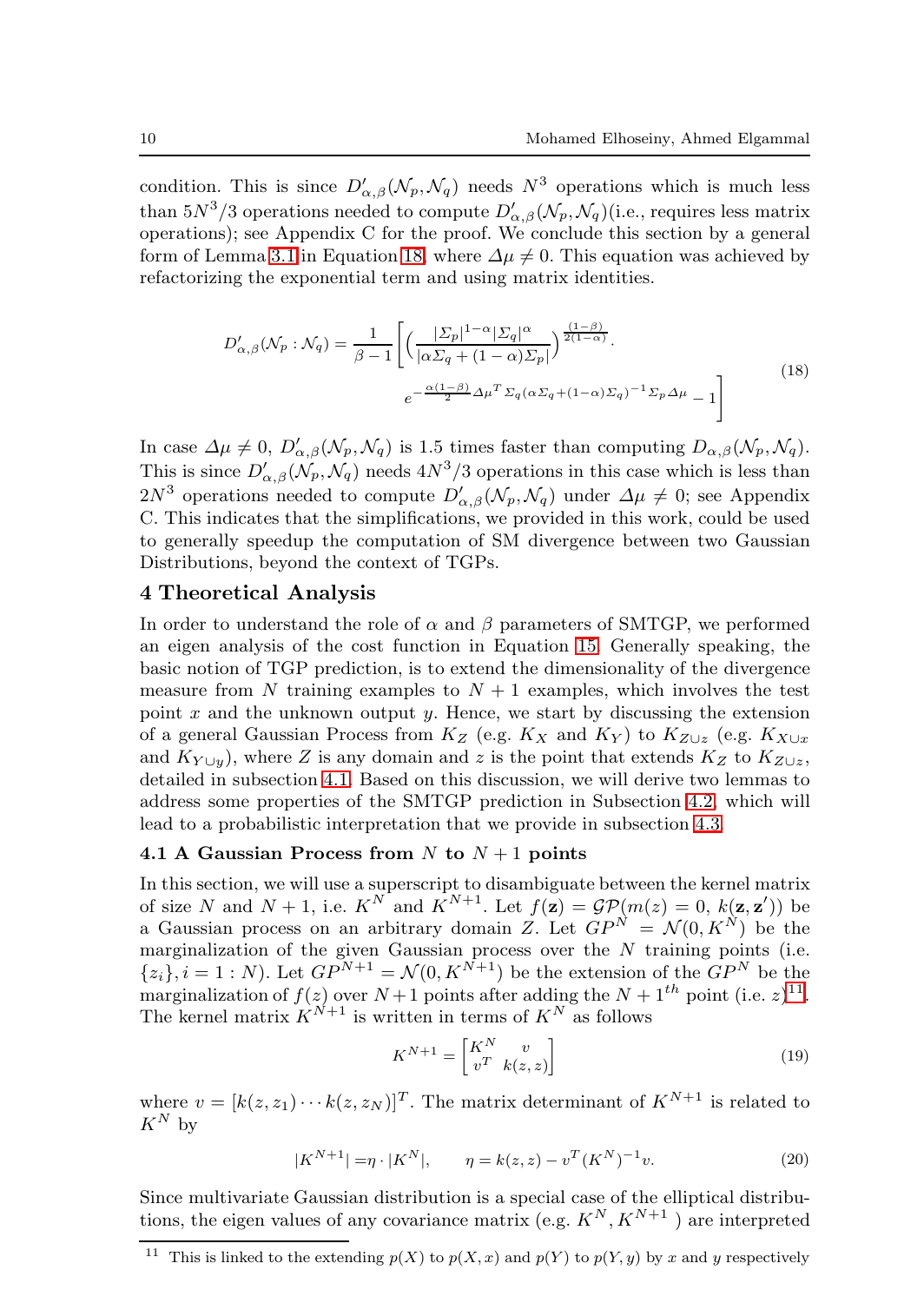as variance of the distribution in the direction of the corresponding eigen vectors. Hence, the determinant of the matrix (e.g.  $|K^N|, |K^{N+1}|$ ) generalizes the notion of the variance in multiple dimensions as the volume of this elliptical distribution, which is oriented by the eigen vectors. From this notion, one could interpret  $\eta$  as the ratio by which the variance (uncertainty) of the marginalized Gaussian process is scaled, introduced by the new data point z. Looking closely at  $\eta$ , we can notice

 $(1)$   $0 \le \eta \le k(z, z)$ , since  $|K^N| > 0$ ,  $|K^{N+1}| > 0$ , and  $v^T(K^N)^{-1}v \ge 0$ .

(2) In the case of the regularized Gaussian kernel, we used in our work,  $k(z, z) =$  $1 + \lambda$ , and hence  $0 \leq \eta \leq 1 + \lambda$ 

(3)  $\eta$  decreases as the new data point get closer to the N points. This situation makes v highly correlated with the eigen vectors of small eigen values of  $K^N$ , since the term  $v^T (K^N)^{-1} v$  is maximized as v points to the smallest principal component of  $K^N$  (i.e. the direction of the maximum certainty). Hence,  $\eta$  is an uncertainty measure, which is minimized as the new data point  $z$  produces a vector  $v$ , that maximizes the certainty of the data under  $\mathcal{N}(0, K^N)$ , which could be thought as a measurement proportional to  $1/p(z|z_1 : z_N)$ . Computing  $\eta$  on the input space X makes it equivalent to the predictive variance of Gaussian Process Regression (GPR) prediction [\(Rasmussen and Williams 2005\)](#page-24-19) (Chapter 2), which depends only on the input space. However, we are discussing  $\eta$  as an uncertainty extension from  $N$  to  $N+1$  on an arbitrary domain, which is beneficial for SMTGP analysis that follows.

### <span id="page-10-0"></span>4.2 TGP Cost Function Analysis

We start by the optimization function of the SMTGP prediction, defined as

<span id="page-10-2"></span>
$$
\hat{y}(\alpha,\beta) = \underset{y}{\operatorname{argmin}} \Big[ D'_{\alpha,\beta} (GP_{X \cup x} : GP_{Y \cup y}) = \frac{1}{\beta - 1} \Big( \big( \frac{|K_{X \cup x}|^{1 - \alpha} |K_{Y \cup y}|^{\alpha}}{|(1 - \alpha)K_{X \cup x} + \alpha K_{Y \cup y}|} \big)^{\frac{1 - \beta}{2(1 - \alpha)}} - 1) \Big) \Big]
$$
\n(21)

where  $D'_{\alpha,\beta}(\cdot,\cdot)$  is as defined in Equation [15.](#page-7-2) As detailed in Section [3,](#page-4-0) SM divergence, involves the determinant of three matrices of size  $N + 1 \times N + 1$ , namely  $K_{X\cup x}$ ,  $K_{Y\cup y}$ , and  $\alpha K_{Y\cup y} + (1-\alpha)K_{X\cup x}$ . Hence, We have three uncertainty extensions from  $N$  to  $N + 1$ , as follows

<span id="page-10-1"></span>
$$
|K_{X\cup x}| = \eta_x \cdot |K_X|, \qquad |K_{Y\cup y}| = \eta_y \cdot |K_Y|
$$

$$
|\alpha K_{Y\cup y} + (1 - \alpha)K_{X\cup x}| = \eta_{x,y}(\alpha) \cdot |\alpha K_Y + (1 - \alpha)K_X|,
$$

$$
\text{where } \eta_{x,y}(\alpha) = \alpha K_Y(y, y) + (1 - \alpha)K_X(x, x) - v_{xy}(\alpha)^T (\alpha K_Y + (1 - \alpha)K_X)^{-1} v_{xy}(\alpha),
$$

$$
v_{xy}(\alpha) = \alpha K_Y^y + (1 - \alpha)K_X^x
$$
(22)

It might not be straightforward to think about  $\alpha K_{Y\cup y}+(1-\alpha)K_{X\cup x}$  within TGP formulation as a kernel matrix defined on  $X \times Y$  space in Equation [22.](#page-10-1) This gives an interpretation of the constraint that  $0 \leq \alpha \leq 1$  in Equation [3](#page-4-3) and [13.](#page-7-3) Since  $\alpha k_Y(y_i, y_j) + (1 - \alpha)k_X(x_i, x_j)$  is a weighted sum of valid kernels with positive weights, then  $\alpha K_{Y \cup y} + (1 - \alpha) K_{X \cup x}$  is a valid kernel matrix on  $X \times Y$  space. From Equation [21](#page-10-2) and [22,](#page-10-1) we derived with the following two Lemmas.

<span id="page-10-3"></span>**Lemma 4.1.** Under SMTGP,  $\varphi_{\alpha}(x, y) = \frac{\eta_x^{1-\alpha} \eta_y^{\alpha}}{\eta_{x,y}(\alpha)} \leq (\int_{-\infty}^{\infty} p_Y(t)^{\alpha} p_X(t)^{1-\alpha} dt)^{-2}$ ,  $\left(\int_{-\infty}^{\infty} p_Y(t)^{\alpha} p_X(t)^{1-\alpha} dt\right)^{-2} = \frac{|\alpha K_Y + (1-\alpha)K_X|}{|K_X|^{1-\alpha}|K_Y|^{\alpha}} \ge 1$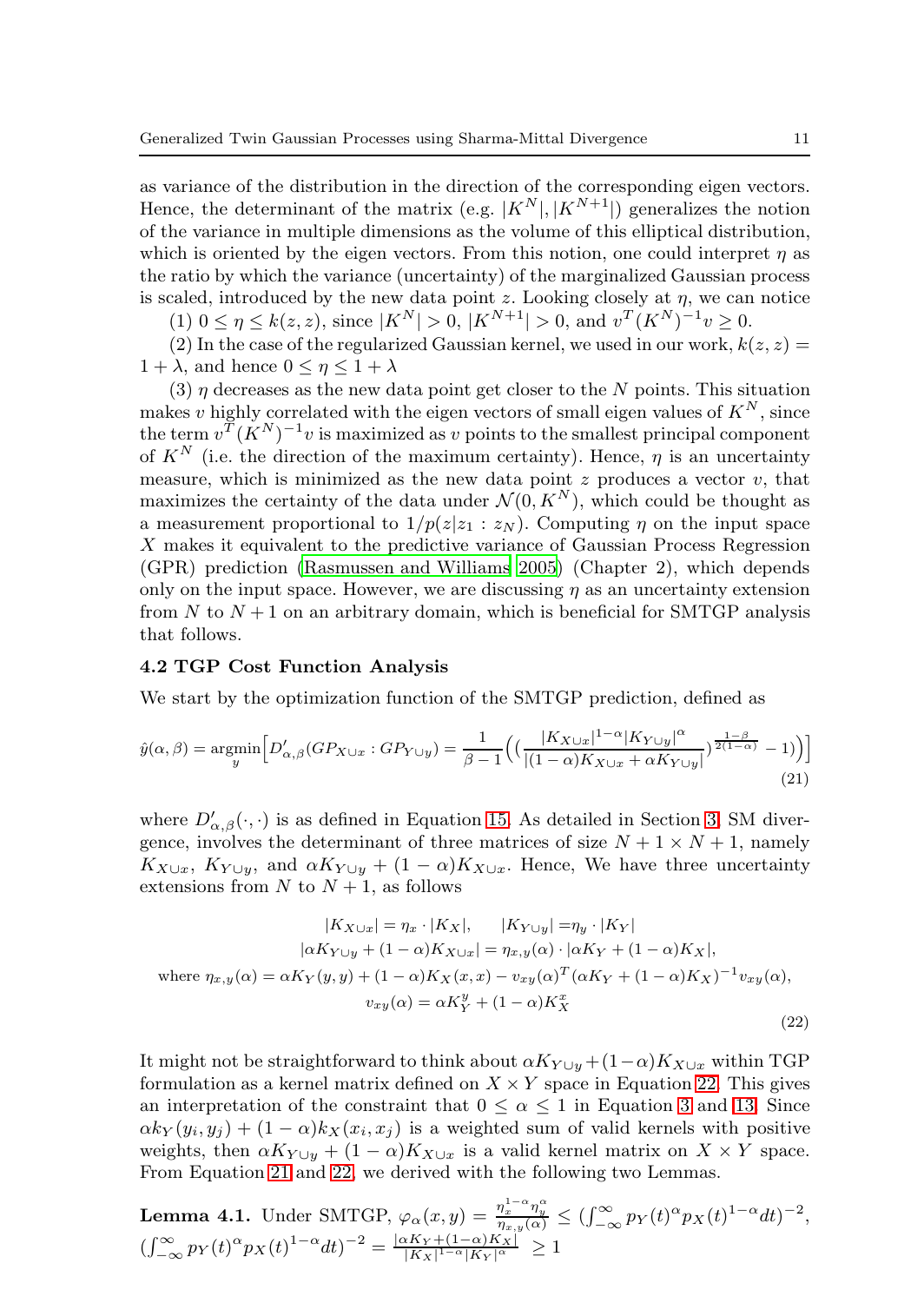$\Box$ 

Proof. Directly from the definition of SM TGP in Equation [21](#page-10-2) and [22,](#page-10-1) SM TGP cost function could be written as,

<span id="page-11-0"></span>
$$
\hat{y}(\alpha,\beta) = \underset{y}{\operatorname{argmin}} \left[ D'_{\alpha,\beta}(p(X,x):p(Y,y)) = \frac{1}{\beta - 1} \left( \left( \frac{|K_X|^{1 - \alpha} \cdot \eta_x^{1 - \alpha} \cdot |K_Y|^{\alpha} \cdot \eta_y^{\alpha}}{|\alpha K_Y + (1 - \alpha)K_X| \cdot \eta_{x,y}(\alpha)} \right)^{\frac{(1 - \beta)}{2(1 - \alpha)} - 1} \right) \right]
$$
\n(23)

Comparing Equation [1](#page-3-2) to Equation [23,](#page-11-0) then

$$
\left(\frac{|K_X|^{1-\alpha}|.\eta_x^{1-\alpha} \cdot K_Y|^{\alpha} \cdot \eta_y^{\alpha}}{|\alpha K_Y + (1-\alpha)K_X| \cdot \eta_{x,y}(\alpha)}\right)^{\frac{1}{2}} = \int_{-\infty}^{\infty} p_{X,x}(t)^{\alpha} p_{Y,y}(t)^{1-\alpha} dt \le 1,
$$

and since  $\eta_{x,y}(\alpha) > 0$  and  $\eta_y > 0$ , then

$$
\varphi_{\alpha}(x,y) = \frac{\eta_x^{1-\alpha} \eta_y^{\alpha}}{\eta_{x,y}(\alpha)} \le \frac{|\alpha K_Y + (1-\alpha)K_X|}{|K_X|^{1-\alpha}|K_Y|^{\alpha}},
$$
  

$$
\varphi_{\alpha}(x,y) = \frac{|\alpha K_Y|^{1-\alpha}|K_Y|^{\alpha}}{|K_Y|^{1-\alpha}|K_Y|^{\alpha}}.
$$

and since  $\int_{-\infty}^{\infty} p_X(t)^{\alpha} p_Y(t)^{1-\alpha} dt = \left( \frac{|K_X|^{1-\alpha}|K_Y|^{\alpha}}{|\alpha K_Y + (1-\alpha)K_Y|} \right)$  $\frac{|K_X|^{1-\alpha}|K_Y|^{\alpha}}{|\alpha K_Y+(1-\alpha)K_X|}\big)^{\frac{1}{2}}$  and  $\int_{-\infty}^{\infty} p_X(t)^{\alpha} p_Y(t)^{1-\alpha} dt \leq 1$ , then  $\frac{|K_X|^{1-\alpha} |K_Y|^{\alpha}}{|\alpha K_Y + (1-\alpha)K_X|} \leq 1$ .

<span id="page-11-2"></span>**Lemma 4.2.** Under SMTGP and  $0 < \alpha < 1$ ,  $\hat{y}(\alpha, \beta)$  maximizes  $\varphi_{\alpha}(x, y)$  =  $\frac{\eta_x^{1-\alpha} \cdot \eta_y^{\alpha}}{\eta_{x,y}(\alpha)} \le \frac{|\alpha K_Y + (1-\alpha)K_X|}{|K_X|^{1-\alpha}|K_Y|^{\alpha}}$  and it does not depend on  $\beta$  theoretically.

*Proof.* We start by the claim that  $\hat{y}(\alpha, 1-\tau) = \hat{y}(\alpha, 1+\zeta), 0 < \alpha < 1, \tau > 0, \zeta > 0$ and both predictions are achieved by maximizing  $(\int_{-\infty}^{\infty} p_{(Y,y)}(t)^{\alpha} p_{(X,x)}(t)^{1-\alpha} dt)^2$  $=\frac{|K_X|^{1-\alpha}|K_Y|^{\alpha}\eta_x^{1-\alpha}\eta_y^{\alpha}}{|\alpha K_Y+(1-\alpha)K_X|\eta_{x,y}\alpha} \leq 1$ , which is  $\propto \varphi_\alpha(x,y)$ , where  $p_{(X,x)} = \mathcal{N}(0,K_{X\cup x})$ and  $p(Y, y) = \mathcal{N}(0, K_{Y \cup y}), p(X) = \mathcal{N}(0, K_X)$  and  $p(Y) = \mathcal{N}(0, K_Y)$ . This claim indicates that the cost functions  $D'_{\alpha,1-\tau}(p(X,x):p(Y,y))$  and  $D'_{\alpha,1+\zeta}(p(X,x):p(Y,y))$  $p(Y, y)$  are equivalent.

Let us introduce  $Z_{\alpha}(y) = \frac{|K_{X\cup x}|^{1-\alpha}|K_{Y\cup y}|^{\alpha}}{|\alpha K_{Y\cup y}+(1-\alpha)K_{X\cup x}|} = (\int_{-\infty}^{\infty} p_{X,x}(t)^{\alpha} p_{Y,y}(t)^{1-\alpha} dt)^2 \le$ 1. From this notation,  $D'_{\alpha,1-\tau}$   $(p(X,x) : p(Y,y))$  and  $D'_{\alpha,1+\zeta}(p(X,x) : p(Y,y))$ could be re-written as

<span id="page-11-1"></span>
$$
D_{\alpha,1-\tau}(p(X,x):p(Y,y)) = \frac{1}{-\tau} \left[ \left( Z_{\alpha}(y) \right)^{\frac{\tau}{2(1-\alpha)}} - 1 \right],
$$
  
\n
$$
D_{\alpha,1+\zeta}(p(X,x):p(Y,y)) = \frac{1}{\zeta} \left[ \left( Z_{\alpha}(y) \right)^{\frac{\zeta}{2(1-\alpha)}} - 1 \right]
$$
\n(24)

From Equation [24](#page-11-1) and under the assumption that  $0 < \alpha < 1$  and  $Z_{\alpha}(y) \leq 1$ , then  $D_{\alpha,1-\tau}(p(X,x):p(Y,y))\geq 0, D_{\alpha,1+\zeta}(p(X,x):p(Y,y))\geq 0.$  Both are clearly minimized as  $Z_{\alpha}(y)$  approaches 1 (i.e. maximized, since  $Z_{\alpha}(y) \leq 1$ ). Comparing Equa-tion [23](#page-11-0) and [24,](#page-11-1)  $Z_{\alpha}(y) = (\int_{-\infty}^{\infty} p_{X,x}(t)^{\alpha} p_{Y,y}(t)^{1-\alpha} dt)^2 = \frac{|K_{X\cup x}|^{1-\alpha}|K_{Y\cup y}|^{\alpha}}{|\alpha K_{Y\cup y}+(1-\alpha)K_{X\cup x}|} =$  $\frac{|K_X|^{1-\alpha} \cdot |R_X|^{1-\alpha} \cdot K_Y|^{\alpha} \cdot R_Y^{\alpha}}{\vert \alpha K_Y + (1-\alpha)K_X \vert \cdot R_X \cdot R_X^{\alpha}} \propto \varphi_\alpha(x,y) = \frac{\eta_x^{1-\alpha} \eta_y^{\alpha}}{\eta_{x,y}(\alpha)},$  since  $\vert \alpha K_Y + (1-\alpha)K_X \vert, \, \vert K_X \vert,$ and  $|K_Y|$  do not depend on the predicted output  $\hat{y}$ . This indicates that SMTGP optimization function is inversely proportional to  $\varphi_{\alpha}(x, y)$ , we upper-bounded in Lemma [4.1.](#page-10-3) Hence, it is not hard to see that  $\zeta$  and  $\tau$  controls whether to maximize  $\varphi_\alpha(x,y) = \frac{\tau}{1-\alpha}$  or maximize  $-\varphi_\alpha(x,y) = \frac{-\zeta}{1-\alpha}$ , which are equivalent. This directly leads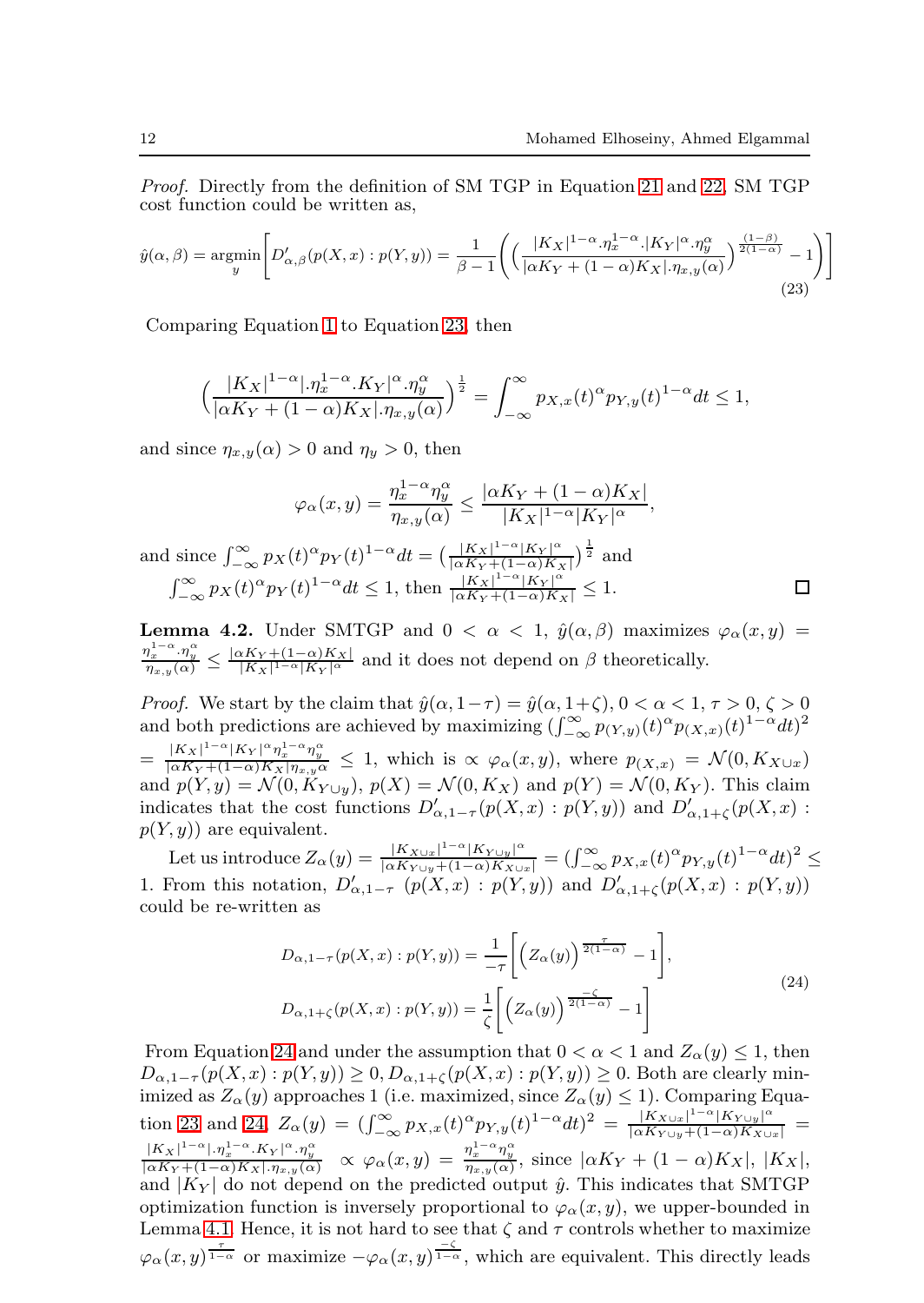to that  $\hat{y}(\alpha, \beta)$  maximizes  $\frac{\eta_x^{1-\alpha} \cdot \eta_y^{\alpha}}{\eta_{x,y}(\alpha)} \leq \frac{|\alpha K_Y + (1-\alpha)K_X|}{|K_X|^{1-\alpha}|K_Y|^{\alpha}}$  and it does not depend on  $\beta$ theoretically.

The proof of Lemma [4.2](#page-11-2) shows the relationship between  $\varphi_{\alpha}(x, y)$  and SM divergence through a derivation that starts from SMTGP cost function. From lemma [4.1](#page-10-3) and [4.2,](#page-11-2) the term  $\frac{|K_X|^{1-\alpha}|K_Y|^{\alpha}}{|\alpha K_Y + (1-\alpha)K_X|} \leq 1$  represents an agreement function between  $p(X)$  and  $p(Y)$ . Similarly,  $\frac{|K_{X\cup x}|^{1-\alpha}|K_{Y\cup y}|^{\alpha}}{|\alpha K_{Y\cup y}+(1-\alpha)K_{X\cup y}|} = \frac{|K_X|^{1-\alpha}|K_Y|^{\alpha} \eta_x^{1-\alpha} \eta_y^{\alpha}}{|\alpha K_{Y}+(1-\alpha)K_{X}| \eta_{x,y} \alpha} \leq 1$  is an agreement function between the extended distributions  $p(X, x)$  and  $p(Y, y)$ . This agreement function increases as the weighted volume of the input and the output distributions (i.e.. $|K_{X\cup x}|^{1-\alpha}|K_{Y\cup y}|^{\alpha}$ , weighted by  $\alpha$ ) is as close as possible to the volume of the joint distribution (i.e.  $\left[\alpha K_{Y\cup y} + (1-\alpha)K_{X\cup x}\right]$ ). This function reaches 1 (i.e. maximized) when the two distributions are identical, which justifies maximizing  $\varphi_{\alpha}(x, y)$  as indicated in lemma [4.2.](#page-11-2) From another view, maximizing  $\varphi_{\alpha}(x, y)$  prefers minimizing  $\eta_{x, y}(\alpha)$ , which maximizes the  $p((x, y)|(x_1, y_1), \ldots, (x_N))$  $(y_N)$ , that we abbreviate as  $p(x, y)$ ; this is motivated by our intuition in Sub-section [4.1.](#page-9-2) However, SMTGP maximizes  $\varphi_{\alpha}(x, y) = \frac{\eta_x^{1-\alpha} \eta_y^{\alpha}}{\eta_{x,y}(\alpha)}$ , this gives a probabilistic sense for the cost function when we follow our intuition that  $\eta_x \propto 1/p(x)$ ,  $\eta_y \propto 1/p(y)$  and  $\eta_{x,y}(\alpha) \propto 1/p(x,y)$ . Hence  $\varphi_\alpha(x,y)$  could be seen as  $\frac{p(x,y)}{p(x)^{1-\alpha}p(y)^{\alpha}},$ discussed in the following subsection. This understanding motivated us to plot the relation between  $\varphi_{\alpha}(x, y)$  and the test error on SMTGP prediction. Figure [1](#page-12-1) shows a clear correlation between  $\varphi_{\alpha}(x, y)$  and the prediction error. Hence, it introduces a clear motivation to study it as a certainty measure, which could be associated with each structured output prediction.

<span id="page-12-1"></span>

Fig. 1:  $log(\varphi_{\alpha}(x, y))$  against test error on USPS dataset using SMTGP,  $\alpha = 0.8$ ,  $\beta = 0.5$ 

<span id="page-12-0"></span>4.3 Probabilistic Interpretation of Maximizing  $\varphi_\alpha(x,y) = \frac{\eta_x^{1-\alpha} \cdot \eta_y^\alpha}{\eta_{x,y}(\alpha)}$ 

As detailed in the previous subsection, one can interpret  $\eta_{x,y}(\alpha) \propto 1/p(x,y)$ ,  $\eta_x \propto 1/p(x), \eta_y \propto 1/p(y)$ . Hence,  $\frac{\eta_{x,y}(\alpha)}{\eta_y} \propto p(y|x), \frac{\eta_x}{\eta_{x,y}(\alpha)} \propto p(x|y)$ . Hence, what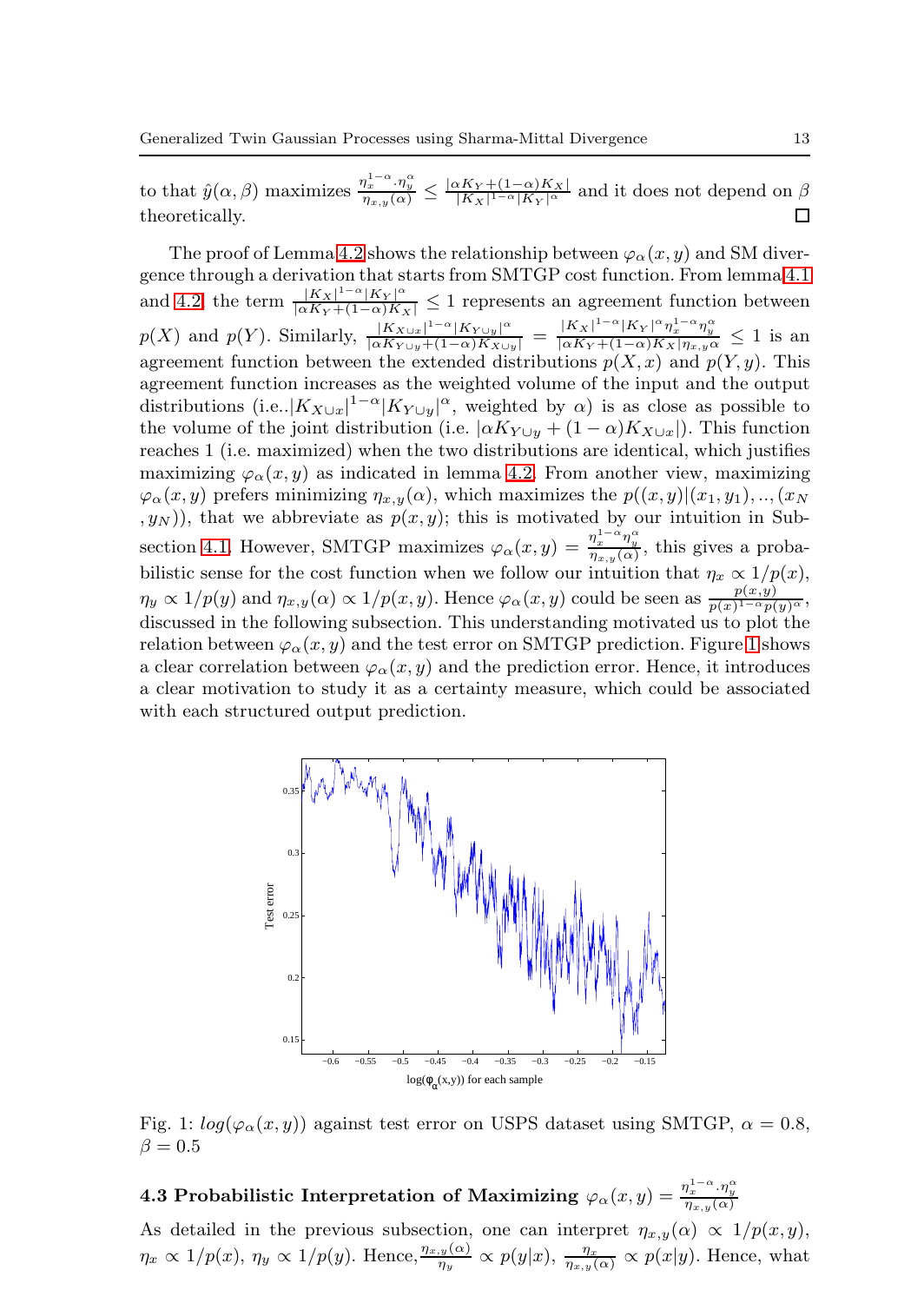does  $\frac{\eta_x^{1-\alpha}\cdot\eta_y^{\alpha}}{\eta_{x,y}(\alpha)}$  mean? Since  $0 < \alpha < 1$ , it is obvious that  $min(\eta_x, \eta_y) < f_1(\alpha)$  $\eta_x^{1-\alpha} \cdot \eta_y^{\alpha}$  <  $max(\eta_x, \eta_y)$ . Figure [2](#page-14-0) shows the behavior of  $f_1(\alpha)$  against  $f_2(\alpha)$  =  $(1 - \alpha) \cdot \eta_x + \alpha \cdot \eta_y$ , which is also bounded between  $min(\eta_x, \eta_y)$  and  $max(\eta_x, \eta_y)$ . According to this figure,  $f_1(\alpha)$  behaves very similar to  $f_2(\alpha)$  as  $|\eta_x - \eta_y|$  approaches zero, where linear approximation is accurate. However, as  $|\eta_x - \eta_y|$  gets bigger,  $f_1(\alpha)$  gets biased towards  $min(\eta_x, \eta_y)$  as indicated in the left column of figure [2.](#page-14-0) Hence,  $\frac{\eta_{x,y}(\alpha)}{\eta_x^{1-\alpha} \cdot \eta_y^{\alpha}}$  is interpreted depending on the values of  $\eta_x \propto \frac{1}{p(x)}$ ,  $\eta_y \propto \frac{1}{p(y)}$ , and  $\eta_{x,y}(\alpha) \propto \frac{1}{p(x,y)}$  as follows:

- 1. If  $\eta_x << \eta_y$ ,  $\frac{\eta_x^{1-\alpha} \cdot \eta_y^{\alpha}}{\eta_{x,y}(\alpha)} \hat{\approx}^{12} \frac{\eta_x}{\eta_{x,y}(\alpha)} \propto p(y|x)$  $\frac{\eta_x^{1-\alpha} \cdot \eta_y^{\alpha}}{\eta_{x,y}(\alpha)} \hat{\approx}^{12} \frac{\eta_x}{\eta_{x,y}(\alpha)} \propto p(y|x)$  $\frac{\eta_x^{1-\alpha} \cdot \eta_y^{\alpha}}{\eta_{x,y}(\alpha)} \hat{\approx}^{12} \frac{\eta_x}{\eta_{x,y}(\alpha)} \propto p(y|x)$
- 2. If  $\eta_y \ll \eta_x$ ,  $\frac{\eta_x^{1-\alpha} \cdot \eta_y^{\alpha}}{\eta_{x,y}(\alpha)} \hat{\approx} \frac{\eta_y}{\eta_{x,y}(\alpha)} \propto p(x|y)$
- 3. If  $\eta_y \approx \eta_x$ ,  $\frac{\eta_x^{1-\alpha} \cdot \eta_y^{\alpha}}{\eta_{x,y}(\alpha)} \hat{\approx} \frac{\eta_y}{\eta_{x,y}(\alpha)} \propto p(x|y) \approx \frac{\eta_x}{\eta_{x,y}(\alpha)} \propto p(y|x)$ ; This is less likely to happen since  $p(x) = p(y)$  in this case.
- 4. If  $|\eta_y \eta_x| < \epsilon$ , in this case  $\alpha$  linearly control  $\frac{\eta_x^{1-\alpha} \cdot \eta_y^{\alpha}}{\eta_{x,y}(\alpha)} \hat{\approx} \frac{(1-\alpha)\eta_x + \alpha \eta_y}{\eta_{x,y}(\alpha)} \propto \left(\frac{1-\alpha}{p(y|x)}\right) +$  $\frac{\alpha}{p(x|y)}$ <sup>-1</sup>

Hence, SM TGP regression predicts the output of maximum certainty on  $p(x,y) = \mathcal{N}(0,(1-\alpha)K_{X\cup x} + \alpha K_{Y\cup y}),$  conditioned on the uncertainty extension on  $p(x) = \mathcal{N}(0, K_{X\cup x})$  and  $p(y) = GP(0, K_{Y\cup y})$ . The conditioning is biased towards  $max(p(x), p(y))$ , which gives best discrimination relative to  $p(x, y)$  and hence, maximize the certainty of the prediction. In case the difference between  $p(x)$  and  $p(y)$  is not high, the prediction is based on a weighted sum of  $p(y|x)$  and  $p(x|y)$ , as shown in point 4 above.

#### <span id="page-13-0"></span>5 Experimental Results

In this section, we evaluate SMTGP on two Toy examples, USPS dataset in an image reconstruction task, and both Poser dataset (Agarwal [and Triggs 2006\)](#page-23-7) and HumanEva dataset [\(Sigal et al 2010\)](#page-24-20) for a 3D pose estimation task. It is shown in [\(Bo and Sminchisescu 2010](#page-23-0); [Yamada et al 2012\)](#page-25-7), that TGP outperforms Kernel Regression (KR), Gaussian Process Regression (GPR), Weighted K-Nearest Neighbor regression [\(Rasmussen and Williams 2005\)](#page-24-19), Hilbert Schmidt independence criterion (HSIC) [\(Gretton et al 2005\)](#page-24-21), and Kernel Target Alignment method(KTA) [\(Cristianini and Kandola 2001\)](#page-24-22) on a Toy example, HumanEva dataset, and Poser Dataset (i.e. Pose Estimation datasets). Hence, we extended our evaluation beyond pose estimation datasets. We compared our SMTGP with KLTGP and IKLTGP. IKLTGP stands for inverse KLTGP, which predicts the output by minimizing the KL divergence of the output probability distribution from the input probability distribution [\(Bo and Sminchisescu 2010](#page-23-0)). The main motivation behind this comparison is that KLTGP and IKLTGP are biased to one of the distributions, and therefore the user has to choose either to use KLTGP or IKLTGP based on the problem. In contrast, SMTGP could be adapted by  $\alpha$  and  $\beta$ on the validation set, such that the prediction error is minimized. From this point, we denote the set of KLTGP, IKLTGP and SMTGP as TGPs. Our presentation of the results starts by the specification of the toy examples and the datasets in subsection [5.1.](#page-14-1) Then, we present our parameter settings and how  $\alpha$  and  $\beta$  are

<span id="page-13-1"></span> $^{12}~$   $\widehat{\approx}$  indicates equivalence for optimization/prediction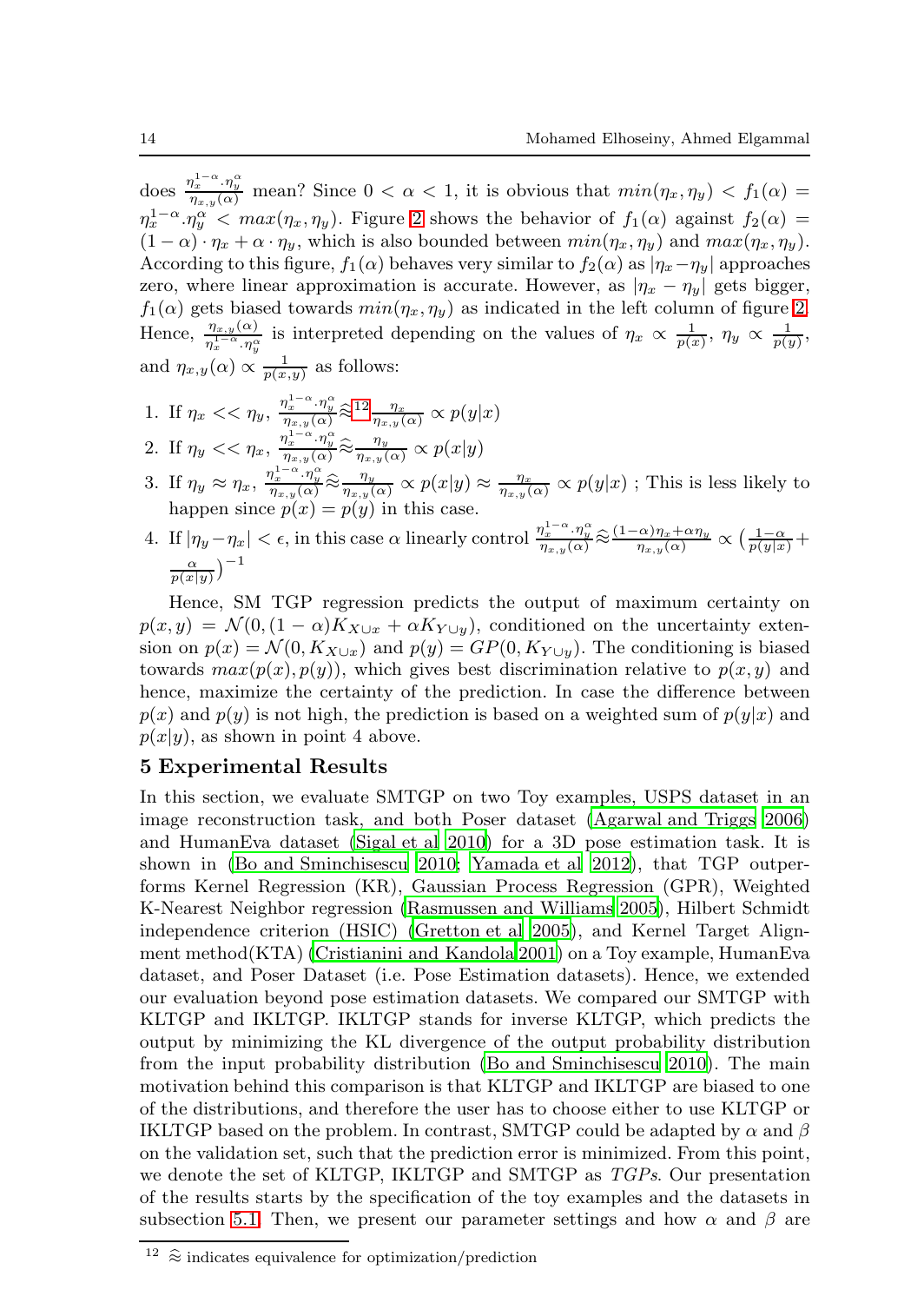<span id="page-14-0"></span>

Fig. 2: Left plot functions are in the form  $f_1(\alpha) = \eta_{D_1}^{1-\alpha} \eta_{D_2}^{\alpha}$  and their corresponding  $f_2(\alpha) = (1 - \alpha) \cdot \eta_{D1} + \alpha \cdot \eta_{D2}$  are on the right; rows indicate different values of  $\eta_{D_1}, \eta_{D_2}$ , where  $D_1$  and  $D_2$  are arbitrary two domains

<span id="page-14-1"></span>selected in subsection [5.2.](#page-16-0) Finally, we show our argument on the performance on these tasks in subsection [5.3.](#page-16-1)

#### 5.1 Specification of the Toy Examples and the Datasets

### 5.1.1 Toy Example 1 [\(Bo and Sminchisescu 2010](#page-23-0))

The training set for the first toy problem predict a 1D output variable y given a 1D control x (the input). It consists of 250 values of y generated uniformly in  $(0,1)$ , for which  $x = y+0.3\sin(2y\pi) + \epsilon$  is evaluated with  $\epsilon$  such that  $\epsilon = N(\mu = 0, \sigma = 0.005)$ ; see Figure [3.](#page-15-0) Stars correspond to examples where  $KNN$  regression and  $GPR$  suffer from boundary/discontinuous effects as indicated in (Bo and [Sminchisescu 2010](#page-23-0)). The TGPs were tested with 250 equally spaced inputs x in  $(0, 1)$ . We used the mean prediction error to measure the performance on this example.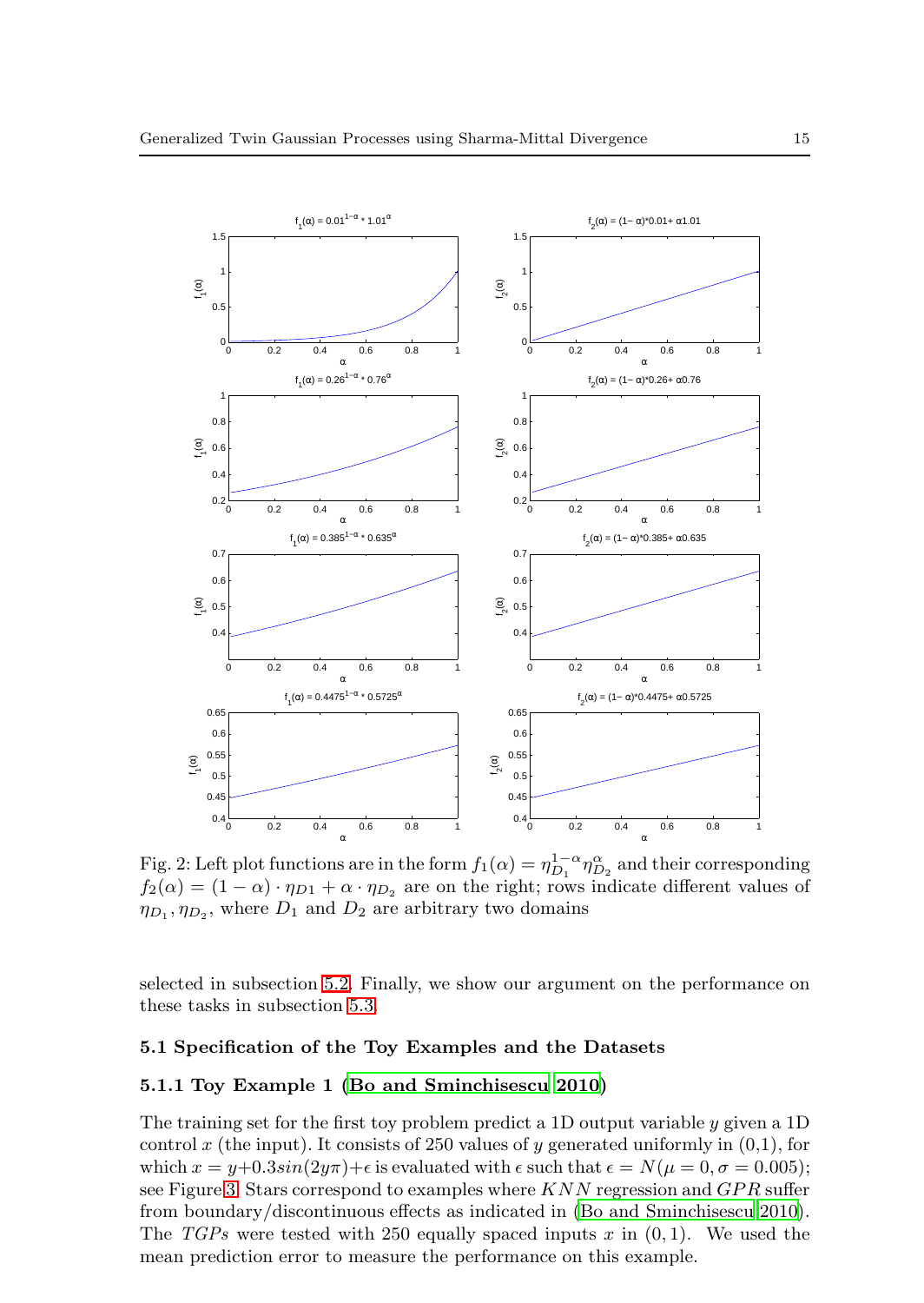<span id="page-15-0"></span>

#### 5.1.2 Toy Example 2

In order to introduce a more challenging situation, we generate a double  $S$  shape; see Figure [4.](#page-15-0) Toy example 2 is constructed by concatenated two  $S$  shapes, which makes the overall prediction error more challenging to reduce. In addition, we down-sampled the points by 2, such that the total number of points is the same as Toy example 1. Hence, there is less evidence on training data compared to Toy example 1. Similarly, the  $TGPs$  were tested with 500 equally spaced inputs x in  $(-1, 1)$ . We used the same error-measure in Toy Example 1.

#### 5.1.3 Image Reconstruction task on USPS Dataset [\(Hull 1994\)](#page-24-23)

The image reconstruction problem [\(Bo and Sminchisescu 2009](#page-23-8)) is given the outer 240 pixel values of a handwritten digit (16x16) from USPS data set, the goal is to predict the 16 pixel values lying in the center. We split the dataset into in 4649 test examples and 4649 training samples (No knowledge is assumed for the label of the digit). The range of the pixel values in this dataset is in  $(-1, 1)$ . The error measure amounts to the root mean-square error averaged over the 16 gray-scales in the center.  $Error_{pose}(\hat{y}, y^*) = ||\hat{y} - y^*||$ , where  $\hat{y} \in R^{16}$  is the predicted 16-values' vector lying in the center,  $y^*$  is the true 16-colors of the given outer 240 pixels values x.

## 5.1.4 3D pose estimation task on Poser Dataset [\(Agarwal and Triggs](#page-23-7) [2006\)](#page-23-7)

Poser dataset consists of 1927 training and 418 test images, which are synthetically generated and tuned to unimodal predictions. The image features, corresponding to bag-of-words representation with silhouette-based shape context features. The TGPs requires inversion of  $N \times N$  matrices during the training, so the complexity of the solution is  $O(N^3)$ , which is impractical when N is larger. Hence, in both Poser and Human Eva datasets, we applied the  $TGP_s$  by finding the  $K_{tr}$  nearest neighbors ( $K_{tr} \approx 800$  in our experiments). This strategy was also adopted in [\(Bo and Sminchisescu 2010](#page-23-0); [Yamada et al 2012](#page-25-7)). Poser dataset was generated using Poser software package, from motion capture (Mocap)data (54 joint angles per frame). The error is measured by the root mean square error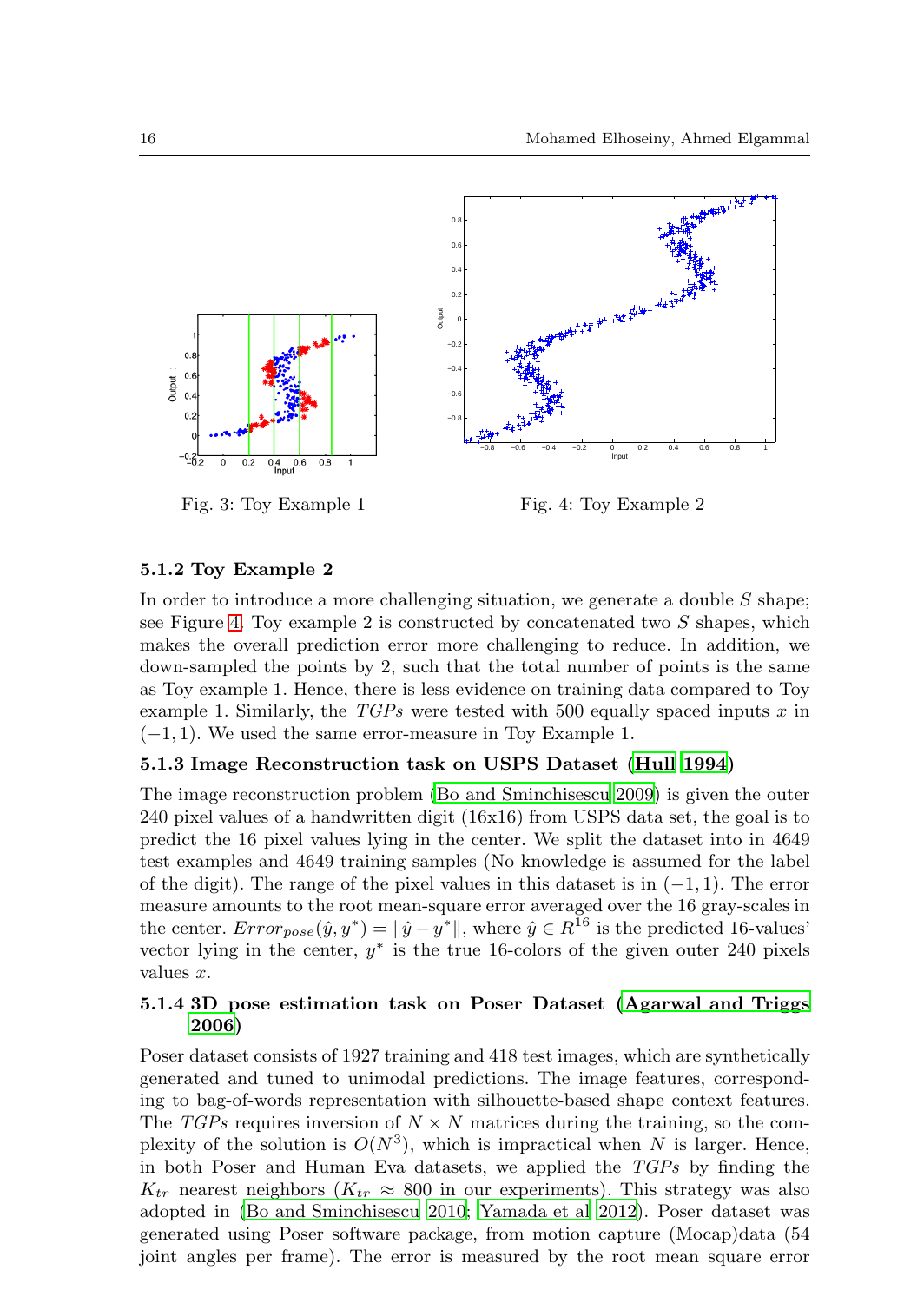(in degrees), averaged over all joints angles, and is given by:  $Error_{pose}(\hat{y}, y^*) = \frac{1}{54} \sum_{m=1}^{54} ||\hat{y}^m - y^{*m}mod 360^{\circ}||$ , where  $\hat{y} \in R^{54}$  is an estimated pose vector, and  $y^* \in R^{54}$  is a true pose vector.

#### 5.1.5 3D pose estimation task on HumanEva Dataset [\(Sigal et al 2010\)](#page-24-20)

HumanEva datset contains synchronized multi-view video and Mocap data. It consists of 3 subjects performing multiple activities. We use the histogram of oriented gradient (HoG) features ( $\in R^{270}$ ) proposed in [\(Bo and Sminchisescu 2010\)](#page-23-0). We use training and validations sub-sets of HumanEva-I and only utilize data from 3 color cameras with a total of 9630 image-pose frames for each camera. This is consistent with experiments in [\(Bo and Sminchisescu 2010](#page-23-0); [Yamada et al 2012](#page-25-7)). We use half of the data (4815 frames) for training and half (4815 frames) for testing. In HumanEva, pose is encoded by (20) 3D joint markers defined relative to the torso Distal joint in camera-centric coordinate frame, so  $y = [y^{(1)}, y^{(2)}, ..., y^{(20)}] \in R^{60}$ and  $y^{(i)} \in R^3$ . Error (in mm) for each pose is measured as average Euclidean distance:  $Error_{pose}(\hat{y}, y^*) = \frac{1}{20} \sum_{m=1}^{20} ||\hat{y}^m - y^{*m}||$ , where  $\hat{y}$  is an estimated pose vector, and  $y^*$  is a true pose vector.

#### <span id="page-16-0"></span>5.2 Parameter Settings and Learning  $\alpha$  and  $\beta$

Each SMTGP prediction is done by optimizing equation 15 by gradient descend with max steps of 50 (like [Bo and Sminchisescu \(2010\)](#page-23-0)). Since, we proved that  $\beta$ is mainly changing the power of the cost function, which theoretically does not affect the prediction, as detailed in Section [4.](#page-9-0) Hence, this motivated us to only consider only three values, which are actually edge cases ( $\beta = 0.99$ ), ( $\beta = 0.5$  for  $\beta$  < 1),  $(\beta = 1.5$  for  $\beta > 1)$ . We found that that the role of  $\beta$  in practice is mainly affecting the convergence rate and the purpose of cross validation on  $\beta$  is to find  $\beta$  that converges faster. We found that there is no specific value of  $\beta$  that gives the best performance for all the datasets. Hence, we suggest selecting  $\beta$  by cross validation like  $\alpha$  but for a different purpose.

We performed five fold cross validation on  $\alpha$  parameters ranging from 0 to 1 step 0.05. While, we selected three values for  $\beta$ .  $\beta \rightarrow 1 = 0.99$  in practice,  $\beta = 1.5$  (i.e.  $\beta > 1$ ),  $\beta = 0.5$  (i.e.  $\beta < 1$ ). Our learning of the parameters covers different divergence measures and select the setting that minimize the error on the validation set. Finally, we initialize  $y$  in  $SMTGP$  by  $KLTGP$  prediction in [\(Bo and Sminchisescu 2010](#page-23-0)). Regarding  $\lambda_X$ ,  $\lambda_Y$ ,  $\rho_X$  and  $\rho_y$ , we use the values selected during the training of KLTGP [\(Bo and Sminchisescu 2010\)](#page-23-0). Table [1](#page-16-2) shows the parameter setting, we used for KLTGP, IKTGP, and SMTGP models. All these models share  $\rho_x$ ,  $\rho_y$ ,  $\lambda_x$ , and  $\lambda_y$  parameters. However, SMTGP has  $\alpha$  and  $\beta$  as additional parameters.

Table 1: Parameter Settings for TGPs

<span id="page-16-2"></span><span id="page-16-1"></span>

| $2\rho_x^2$                                                                          | $2\rho_u^2$                         | $\lambda_x$                                                         | $\Lambda_{\mathcal{U}}$                                             | $\alpha$                         |                                        |
|--------------------------------------------------------------------------------------|-------------------------------------|---------------------------------------------------------------------|---------------------------------------------------------------------|----------------------------------|----------------------------------------|
| Toy 1<br>5<br>Toy 2<br>5<br>$\overline{2}$<br><b>USPS</b><br>5<br>Poser<br>5<br>Heva | 0.05<br>0.05<br>າ<br>5000<br>500000 | $10^{-4}$<br>$10^{-4}$<br>$0.5 * 10^{-3}$<br>$10^{-4}$<br>$10^{-3}$ | $10^{-4}$<br>$10^{-4}$<br>$0.5 * 10^{-3}$<br>$10^{-4}$<br>$10^{-3}$ | 0.9<br>0.6<br>0.9<br>0.7<br>0.99 | $1.5\,$<br>0.99<br>0.99<br>0.5<br>0.99 |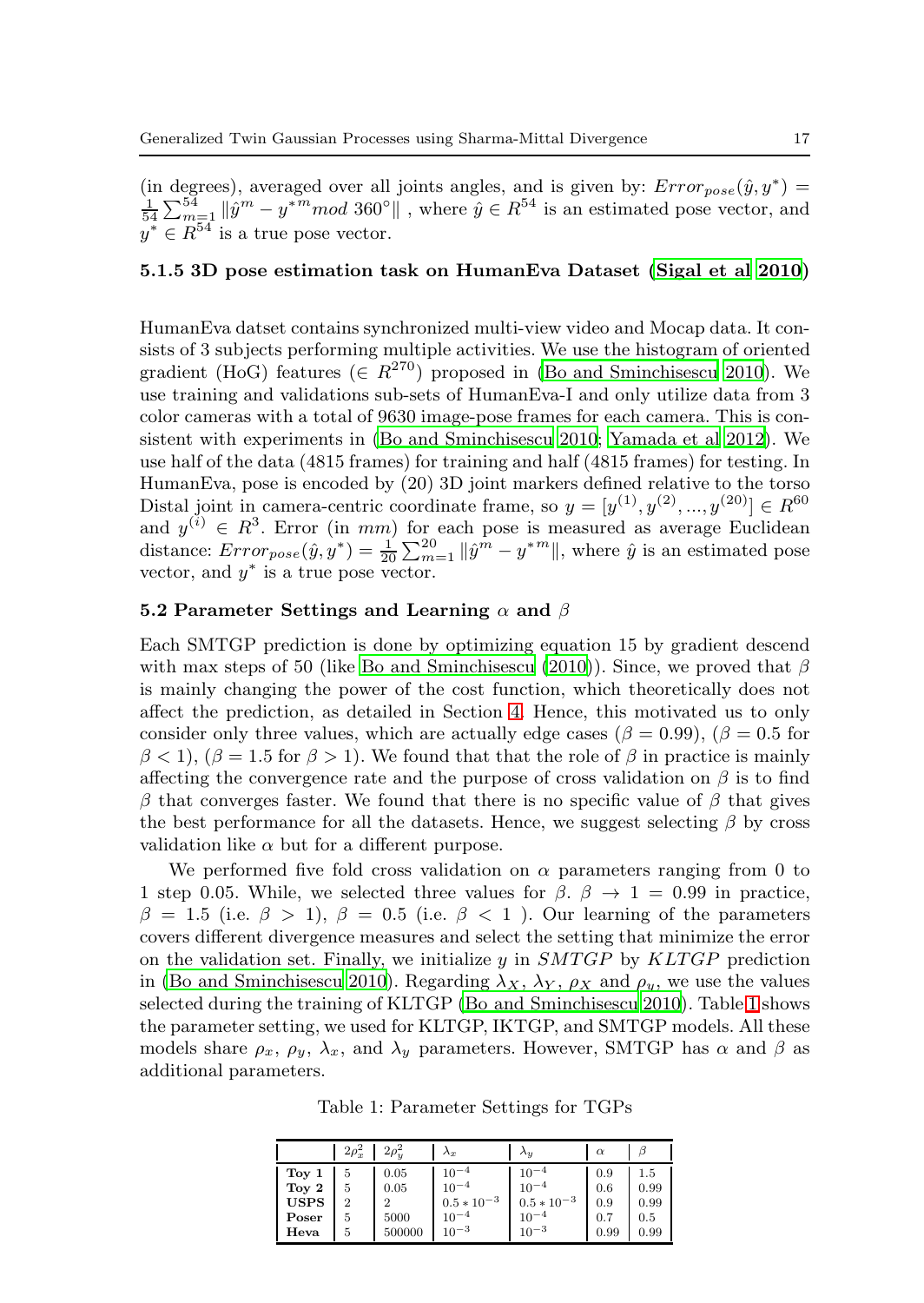# 5.3 Results

As can be noticed from Figures [5](#page-17-0) and [6,](#page-17-0) SMTGP improved on KLTGP on Toy 1 dataset. Further improvement has been achieved on Toy 2 dataset, which is more challenging; see Figures [7](#page-17-1) and [8.](#page-17-1) These results indicates the advantages of the parameter selection of  $\alpha$  and  $\beta$ . From Table [2,](#page-18-1) we can notice that SMTGP improved on KLTGP by 12.70% and also on IKLTGP by 3.51% in Toy 2, which shows the adaptation behavior of SMTGP by tuning  $\alpha$  and  $\beta$ . It was argued in [\(Bo and Sminchisescu 2010\)](#page-23-0) that KLTGP performs better than IKLTGP in pose estimation. While, they reported that they gave almost the same performance on Toy 1, which we refer here by Toy 1. We presented Toy 2 to draw two conclusions. First, KLTGP does not always outperform IKLTGP as argued in [\(Bo and Sminchisescu 2010\)](#page-23-0) in HumanEva dataset. Second, SMTGP could be tuned by cross-validation to outperform both KLTGP and IKLTGP.

<span id="page-17-0"></span>

Fig. 5: Toy1: KLTGP  $error = 0.116$  $(+/- 0.152)$ 



Fig. 6: Toy1:SMTGP error  $= 0.113$  $(+/- 0.158)$ 

<span id="page-17-1"></span>

Fig. 7:  $\text{Toy2:KLTGP error} = 0.126$  $(+/- 0.14)$ 



Fig. 8: Toy2: SMTGP error  $=$  $0.110 (+/- 0.15)$ 

Another important observation in Table [2](#page-18-1) is that KLTGP outperforms IKLTGP on Poser and HumanEva datasets, while IKLTGP outperform KLTGP in the toy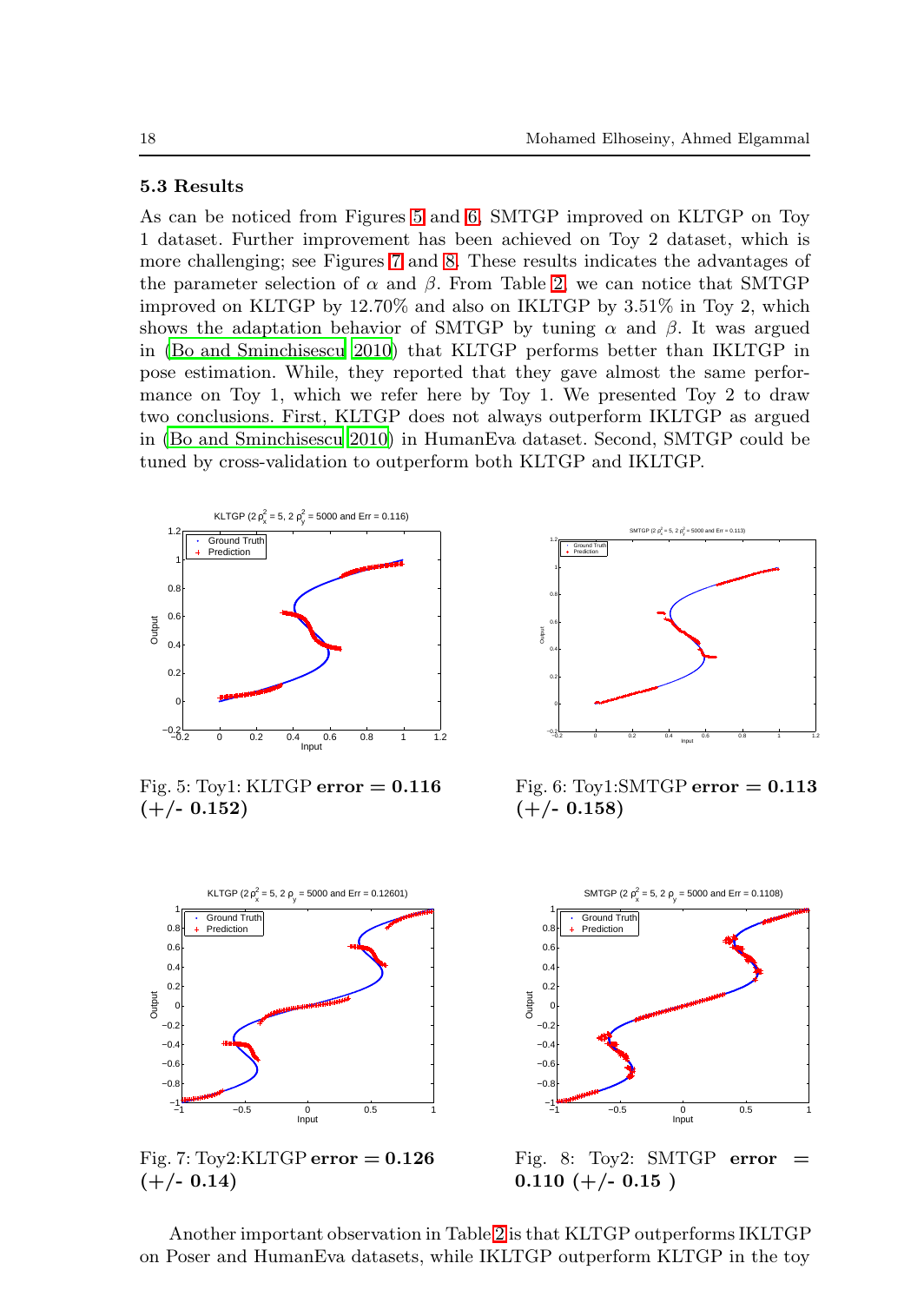<span id="page-18-1"></span>Table 2: Regression error and time of SMTGP, KLTGP, and IKLTGP, and error reduction of SMTGP against KLTGP and IKLTGP on the five datasets, imp. denotes the reduction

|                 | <b>SMTGP</b>             | KLTGP                      | Imp. %   | <b>IKLTGP</b>                | $Imp\%$ |
|-----------------|--------------------------|----------------------------|----------|------------------------------|---------|
|                 |                          | (Bo and Sminchisescu 2010) |          | (Bo and Sminchisescu 2010)   |         |
| Toy1            | $0.1126$ (18.6 sec)      | $0.116$ (19.9 sec)         | $2.93\%$ | $0.115$ (25.8 sec)           | 2.09%   |
| $\mathrm{Toy2}$ | $0.11(20.1 \text{ sec})$ | $0.126$ (19.2 sec)         | 12.70 %  | $0.114$ $(25.1 \text{ sec})$ | 3.51%   |
| <b>USPS</b>     | $0.2587$ (1001.7 sec)    | $0.2665$ (945 sec)         | 2.93%    | $0.2683$ (1154 sec)          | 3.58%   |
| Poser (deg)     | $5.4296$ (104.3 sec)     | $5.4296$ (121.6 sec)       | $0.00\%$ | $6.484$ (146.3 sec)          | 16.26%  |
| $HEva$ (mm)     | 37.59 (1631.6 sec)       | 37.64 (2028.4 sec)         | 0.13%    | $55.622$ (2344 sec)          | 32.42%  |

examples (slightly in the first and significantly in the second). The interesting behavior is that SMTGP performs at least as good as the best of KLTGP and IKLTGP in all of the datasets. KLTGP and IKLTGP are biased towards one of the input and the output distributions. However, SMTGP learns from the training data the bias factor (using  $\alpha$ ) towards the input or the output distributions. These results could also be justified by the fact that SM divergence is a generalization of a family of divergence measure. A powerful property in SMTGP is that by controlling  $\alpha$  and  $\beta$ , SMTGP provides a set of divergence functions to optimize for prediction. However, a member of this set is selected during training by tuning  $\alpha$  and  $\beta$  on a validation set. Hence, SMTGP learns  $\alpha$  and  $\beta$  to make better predictions. Finally, SMTGP has a desirable generalization on the test set; see Table [2.](#page-18-1) Table [2](#page-18-1) also shows that SMTGP does not only have same complexity as KLTGP but also it has a similar constant factor. In four of the datasets, SMTGP is faster than IKLTGP and KLTGP  $^{13}$  $^{13}$  $^{13}$ . We optimized the matrix operations in three methods as possible. SMTGP and KLTGP have similar number of matrix operations; this justifies why they have similar computational times.

We conclude our results by reporting the performance of GPR, HSIC-KNN, KTA-KNN, and W-KNN on the five datasets<sup>[14](#page-18-3)</sup>; see Table [3.](#page-18-4) Comparing Table [2](#page-18-1) to Table [3,](#page-18-4) it is obvious that TGPs outperforms GPR, HSIC-KNN, KTA-KNN, and' W-KNN.

<span id="page-18-4"></span>Table 3: Regression error of GPR, HSIC-KNN, KTA-KNN, and W-KNN regression models

|                  | $_{\rm GPR}$                  | <b>WKNN</b>                   | <b>HSICKNN</b>       | <b>KTAKNN</b>                  |
|------------------|-------------------------------|-------------------------------|----------------------|--------------------------------|
|                  | (Rasmussen and Williams 2005) | (Rasmussen and Williams 2005) | (Gretton et al 2005) | (Cristianini and Kandola 2001) |
| Toy1             | 0.17603                       | 0.15152                       | 0.18396              | 0.19333                        |
| T <sub>oy2</sub> | 0.19011                       | 0.16986                       | 0.21294              | 0.19134                        |
| <b>USPS</b>      | 0.31504                       | 0.2731                        | 0.26832              | 0.26679                        |
| Poser (deg)      | 6.0763                        | 5.62                          | 7.1667               | 8.4739                         |
| $HEva$ (mm)      | 46.6987                       | 53.0834                       | 57.8221              | 57.8733                        |

<span id="page-18-0"></span><sup>13</sup> for KLTGP, we used the implementation provided by [Bo and Sminchisescu \(2010](#page-23-0))

<span id="page-18-3"></span><span id="page-18-2"></span><sup>14</sup> These baseline approaches was also compared in [\(Bo and Sminchisescu 2010\)](#page-23-0) against KLTGP, and our results is consistent with the conclusion that we reached from the comparison but only on Toy Example 1 and HumanEva dataset; see [\(Bo and Sminchisescu 2010\)](#page-23-0) for more about the parameters of these baselines and its selection. KNN indicates that these methods were applied to training data in K-neighborhood of the testing point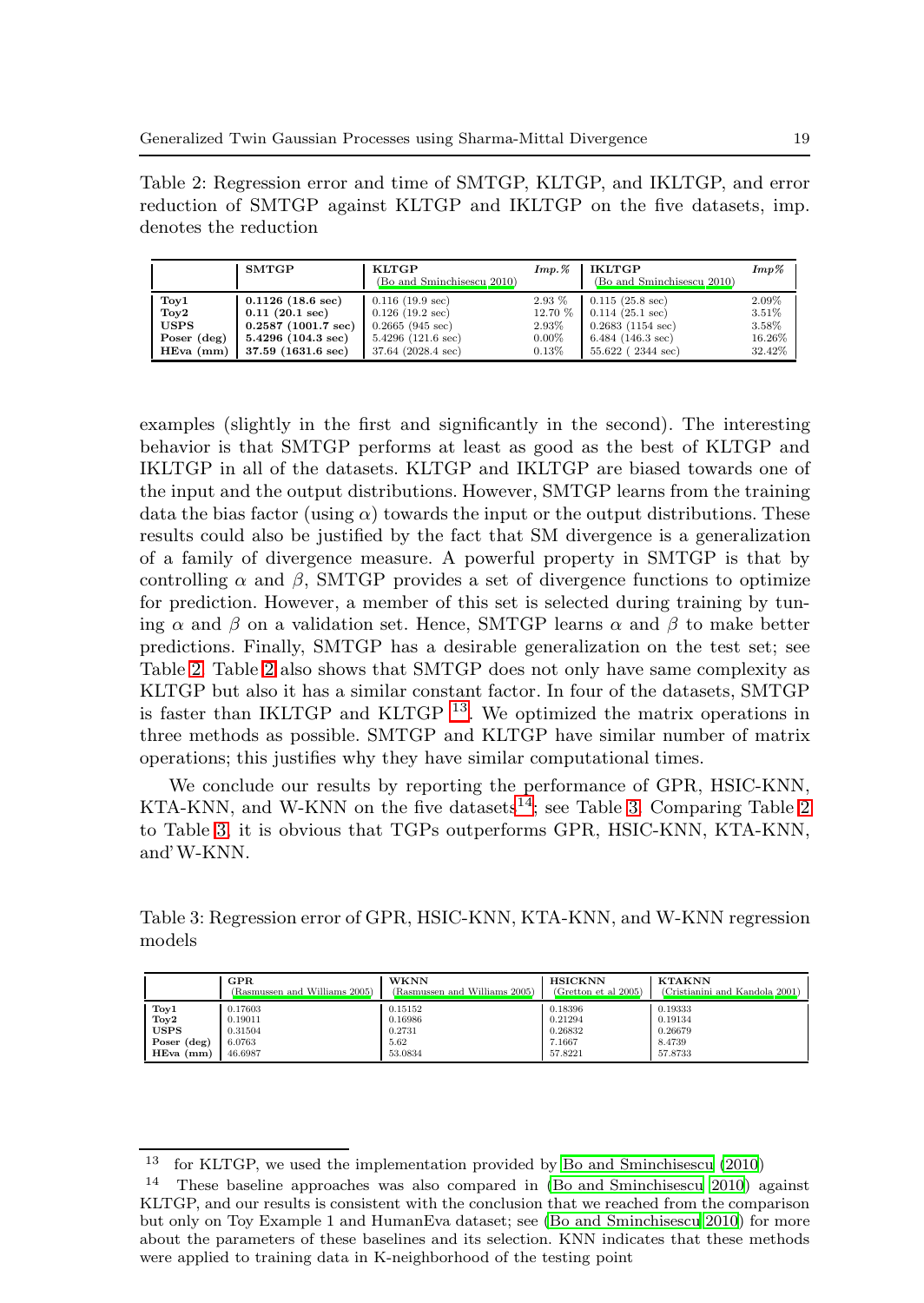## 6 Discussion and Conclusion

We proposed a framework for structured output regression based on SM-divergence. We performed a theoretical analysis to understand the properties of SMTGP prediction, which helped us learn  $\alpha$  and  $\beta$  parameters of SM-divergence. As a part of our analysis, we argued on a certainty measure that could be associated with each prediction. We here discuss these main findings of our work.

A critical theoretical aspect that is missing in the KL-based TGP formulation is understanding the cost function from regression-perspective. We cover this missing theory not only by analyzing the cost function based on KL, but instead, by providing an understanding of SMTGP cost function, which covers (KL, Renye, Tsallis, Bhattacharyya as special cases of its parameters). Our claims are supported by a theoretical analysis, presented in Section [4.](#page-9-0) The main theoretical result is that SM-based TGP (SMTGP) prediction maximizes a certainty measure, we call  $\varphi_{\alpha}(x, y)$ , and the prediction does not depend on  $\beta$  theoretically. A probabilistic interpretation of  $\varphi_{\alpha}(x, y)$  was discussed as part of our analysis and it was shown to have a negative correlation with the test error, which is an interesting result; see figure [1.](#page-12-1) The figure highlights the similarity between this SMTGP certainty measure and predictive variance provided by Gaussian Process Regression (GPR) [\(Rasmussen and Williams 2005\)](#page-24-19) for single output prediction. A computationally efficient closed-form expression for SM-divergence was presented, which leads to reducing SMTGP prediction complexity from  $O(N^3)$  to  $O(N^2)^{15}$  $O(N^2)^{15}$  $O(N^2)^{15}$ ; this makes SMTGP and KLTGP computationally equivalent. Moreover, it reduces the number of operations to compute SM-divergence between two general Gaussian distributions, out of TGP context; see section [3.](#page-4-0) Practically, we achieve structured output regression by tuning  $\alpha$  and  $\beta$  parameters of SM-divergence through cross validation under SMTGP cost function. We performed an intensive evaluation of different tasks on five datasets and we experimentally observed a desirable generalization property of SMTGP. Our experiments report that our resultant approach, SMTGP, outperformed KLTGP, IKLTGP, GPR, HSIC, KTA, and W-KNN methods on two toy examples and three datasets.

We conclude by highlighting a practical limitation of SMTGP, which is that it requires an additional time for tuning  $\alpha$  and  $\beta$  by cross validation. However, we would like to indicate that this cross validation time is very short for the datasets (0.9 hour for poser dataset and 14 hours for Human Eva dataset). Using a smaller grid could significantly decrease this validation time. We used a grid of 20 steps for  $\alpha$ . However, we found that in our experiments it is enough to use grid of size 10 (step 0.1 instead of 0.05). In addition, selecting a single randomly selected validation set like Neural networks models could save a lot of time instead of selecting  $\alpha$  and  $\beta$  on the entire training set by cross validation, which we performed in our experiment.

# 7 Conclusion

We presented a theoretical analysis of a two-parameter generalized divergence measure, named Sharma-Mittal(SM), for structured output prediction. We proposed an alternative, yet equivalent, formulation for SM divergence whose computation is quadratic compared to cubic for the structured output prediction task (Lemma [3.1\)](#page-7-1). We further investigated theoretical properties which is concluded by

<span id="page-19-0"></span> $15$  N is the number of the training points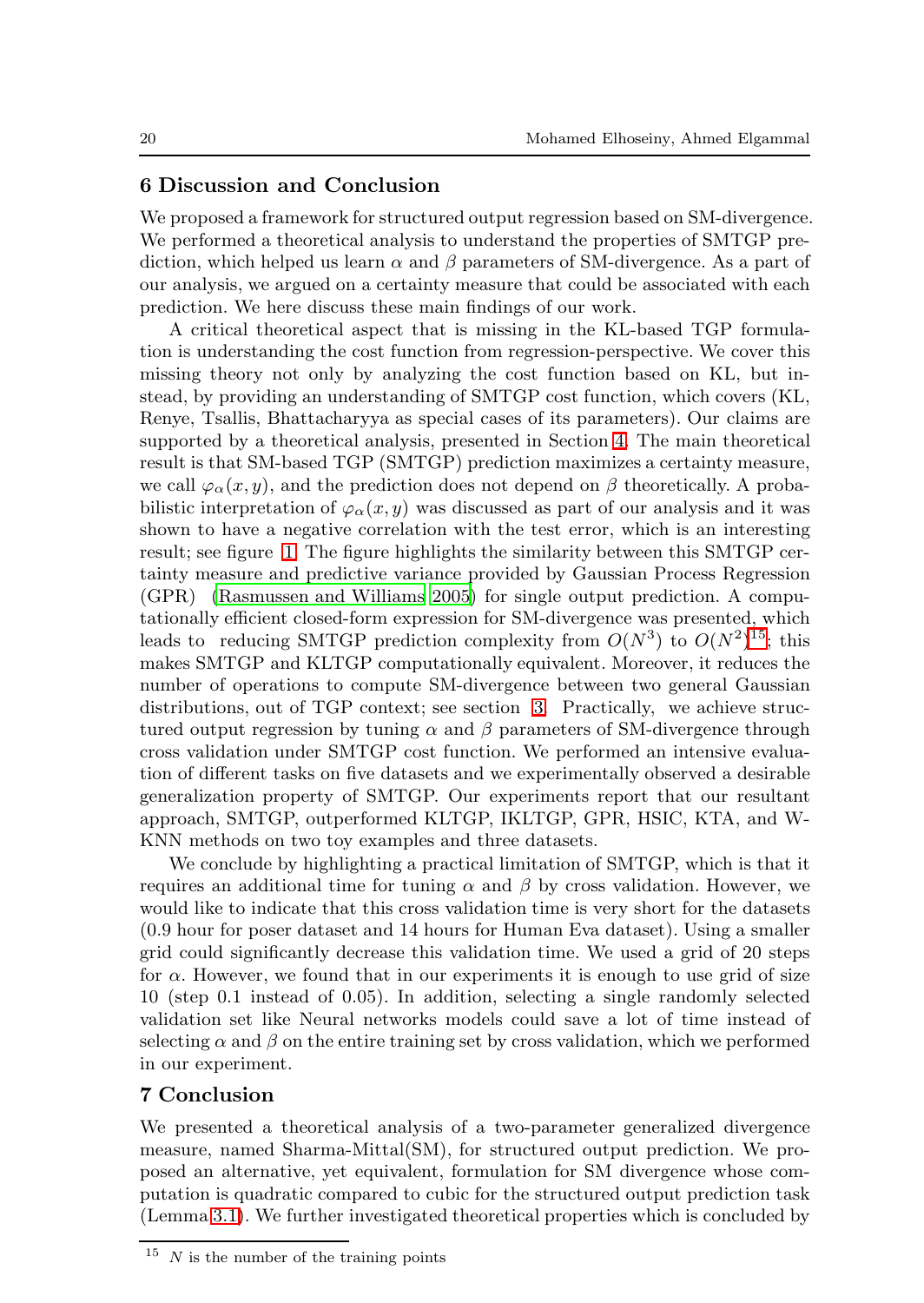a probabilistic causality direction of our SM objective function; see Section [4.](#page-9-0) We performed extensive experiments to validate our findings on different tasks and datasets (two datasets for pose estimation, one dataset for image reconstruction and two toy examples).

**Acknowledgment.** This research was partially funded by NSF award  $#$ 1409683.

## Appendices

# Appendix A: Relationship between  $K_{X\cup x}^{-1}$  and  $K_X^{-1}$

 $K_{X\cup x}^{-1}$  is  $O(N^2)$  to compute, given that the signular value decomposition of  $K_X$ is precomputed during the training, from which  $K_X^{-1}$  and  $K_X^{-2}$  are computed as well. Then, applying the matrix inversion lemma [\(Alvarado 1999](#page-23-9)),  $K_{X\cup x}^{-1}$  could be related to  $K_X^{-1}$  as follows

<span id="page-20-0"></span>
$$
K_{X \cup x}^{\quad -1} = \begin{bmatrix} K_X^{-1} + \frac{1}{c_x} K_X^{-1} K_X^x K_X^x K_X^{-1} & \frac{-1}{c_x} K_X^{-1} K_X^x \\ \frac{-1}{c_x} K_X^x K_X^{-1} & \frac{1}{c_x} \end{bmatrix} \tag{25}
$$

where  $c_x = K_X(x, x) - K_X^x \left[ K_X^{-1} K_X^x \right]$ . Given that  $K_X^{-1}$  and  $K_X^{-2}$  are already computed, then computing  $K_{X\cup x}^{-1}$  becomes  $O(N^2)$  using equation [25.](#page-20-0) This equation applied to any kernel matrix (i.e., relating  $K_{Y\cup y}^{-1}$  to  $K_Y^{-1}$ ).

### Appendix B: SM D TGP

#### Cost Function

$$
D_{\alpha,\beta}(p(X,x):p(Y,y)) = \frac{1}{\beta - 1} \left[ \left( \frac{|K_{X \cup x}|^{\alpha} |K_{Y \cup y}|^{1-\alpha}}{|(\alpha K_{X \cup x}^{-1} + (1-\alpha)K_{Y \cup y}^{-1})^{-1}|} \right)^{-\frac{1-\beta}{2(1-\alpha)}} - 1 \right] \tag{26}
$$

$$
L_{\alpha,\beta}(p(X,x):p(Y,y)) = \frac{1}{\beta - 1} (k_Y(y,y) - K_Y^{y} K_Y^{-1} K_Y^{y})^{\frac{-(1-\beta)}{2}}.
$$
  

$$
|(\alpha K_{X \cup x}^{-1} + (1 - \alpha) K_{Y \cup y}^{-1})|^{\frac{-(1-\beta)}{2(1-\alpha)}}.
$$
 (27)

From the matrix inversion Lemma,

$$
\begin{aligned} K_{X \cup x}{}^{-1} &= \begin{bmatrix} K_{X}^{-1} + \frac{1}{c_{x}}K_{X}^{-1}K_{X}^{x}K_{X}^{x}{}^{T}K_{X}^{-1} \ \frac{-1}{c_{x}}K_{X}^{-1}K_{X}^{x} \\ \frac{-1}{c_{x}}K_{X}^{x}{}^{T}K_{X}^{-1} & \frac{1}{c_{x}} \\ K_{Y \cup y}{}^{-1} &= \begin{bmatrix} K_{Y}^{-1} + \frac{1}{c_{y}}K_{Y}^{-1}K_{Y}^{y}K_{Y}^{y}{}^{T}K_{Y}^{-1} \ \frac{-1}{c_{y}}K_{Y}^{-1}K_{Y}^{y} \\ \frac{-1}{c_{y}}K_{Y}^{y}{}^{T}K_{Y}^{-1} & \frac{1}{c_{y}} \end{bmatrix} \end{aligned}
$$

where  $c_x = K_X(x, x) - K_X^{x}{}^T K_X^{-1} K_X^x$ ,  $c_y = K_Y(y, y) - K_Y^{y}{}^T K_Y^{-1} K_Y^{y}$ 

function evaluation could be computed in  $O(N^2)$  where N is the number of points in the training set.

$$
logL_{\alpha,\beta}(p(X,x):p(Y,y)) = \frac{-(1-\beta)}{2} \cdot log(k_Y(y,y) - K_Y^{y \, T} K_Y^{-1} K_Y^{y}) + \frac{-(1-\beta)}{2(1-\alpha)} \cdot log((\alpha K_{X \cup x}^{-1} + (1-\alpha) K_{Y \cup y}^{-1}))
$$
\n
$$
(28)
$$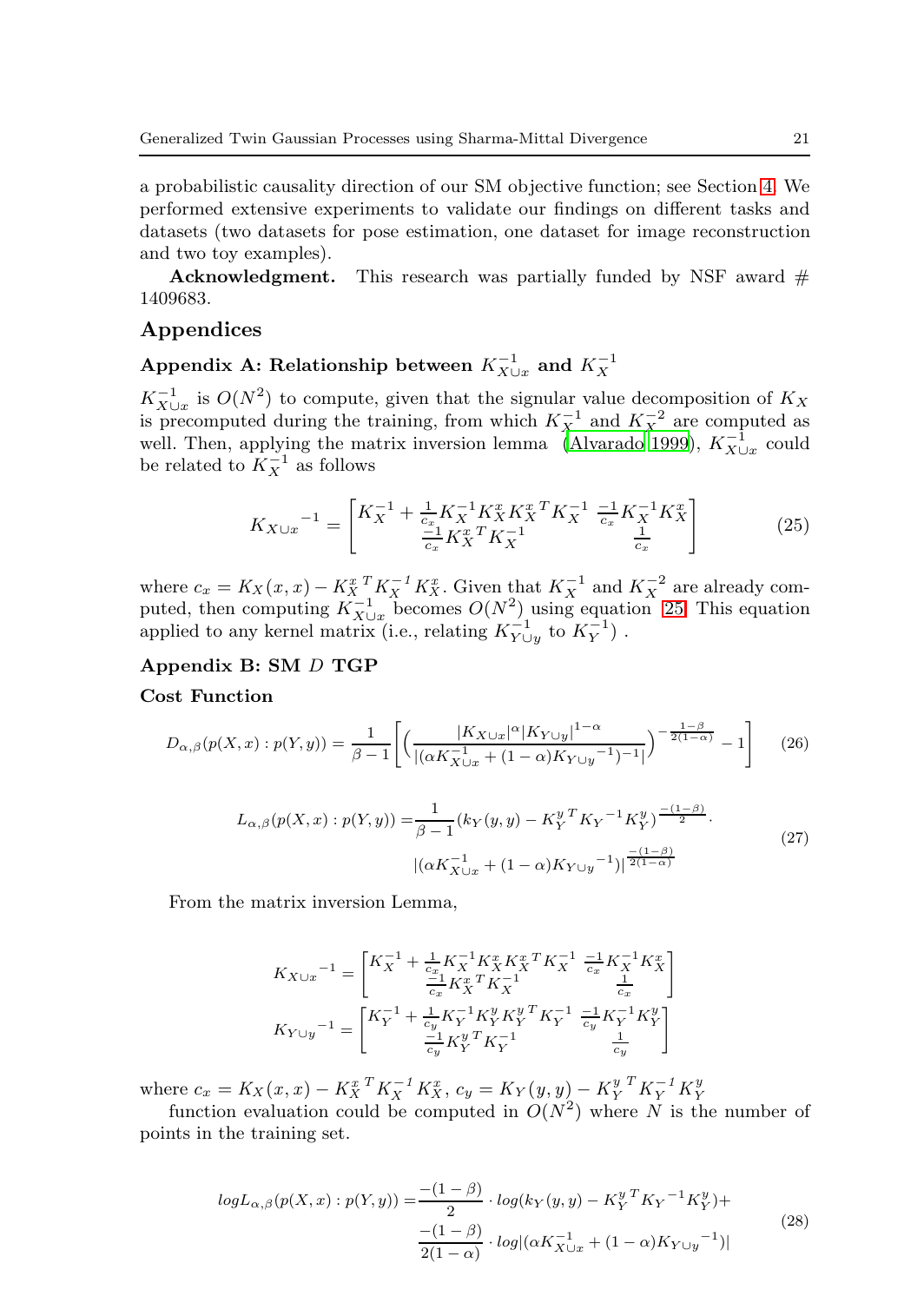### Gradient Calculation

Following matrix calculus,  $\frac{\partial log L(\alpha, \beta)}{\partial y(d)}$  could be expressed as follows

$$
\frac{\partial log L(\alpha, \beta)}{\partial y(d)} = \frac{-(1-\beta)}{2} \frac{\left(\frac{\partial k_Y(y, y)}{\partial y(d)} - 2K_Y^{y \, T} K_Y^{-1} \frac{\partial K_Y^y}{\partial y(d)}\right)}{\left(k_Y(y, y) - K_Y^{y \, T} K_Y^{-1} K_Y^y\right)} + \frac{-(1-\beta)}{2(1-\alpha)} (1-\alpha) Tr \left(\frac{\partial K_{Y \cup y}^{-1}}{\partial y(d)} \cdot \left(\alpha K_{X \cup x}^{-1} + (1-\alpha) K_{Y \cup y}^{-1}\right)^{-1}\right)
$$
\n(29)

Since  $\frac{\partial k_Y(y,y)}{\partial y(d)} = 0$  for rbf-kernels and  $\frac{-(1-\beta)}{2(1-\alpha)}(1-\alpha) = \frac{-(1-\beta)}{2}$ , then

$$
\frac{\partial log L(\alpha, \beta)}{\partial y(d)} = \frac{-(1-\beta)}{2} \frac{(-2K_Y^{y} K_Y^{ -1} \frac{\partial K_Y^y}{\partial y(d)})}{(k_Y(y, y) - K_Y^{y} K_Y^{ -1} K_Y^y)} - \frac{-(1-\beta)}{2} Tr \left( (\alpha K_{X \cup x}^{-1} + (1-\alpha) K_{Y \cup y}^{-1})^{-1} \cdot K_{Y \cup y}^{-1} \frac{\partial K_{Y \cup y}}{\partial y(d)} K_{Y \cup y}^{-1} \right)
$$
\n(30)

By factorization, the gradient could be further simplified into the following form.

$$
\frac{\partial log L(\alpha, \beta)}{\partial y(d)} = \frac{-(1-\beta)}{2} \frac{(-2K_Y^{yT} K_Y^{-1} \frac{\partial K_Y^{y}}{\partial y(d)})}{(k_Y(y, y) - K_Y^{yT} K_Y^{-1} K_Y^{y})} - \frac{-(1-\beta)}{2} Tr(K_{Y \cup y}^{-1} (\alpha K_{X \cup x}^{-1} + (1-\alpha) K_{Y \cup y}^{-1})^{-1} \cdot K_{Y \cup y}^{-1} \frac{\partial K_{Y \cup y}}{\partial y(d)})
$$
\n(31)

Since  $(AB)^{-1} = B^{-1}A^{-1}$ , where A and B are invertible matrices, then

$$
\frac{\partial log L(\alpha, \beta)}{\partial y(d)} = \frac{-(1-\beta)}{2} \frac{(-2K_Y^{y \,T} K_Y^{-1} \frac{\partial K_Y^y}{\partial y(d)})}{(k_Y(y, y) - K_Y^{y \,T} K_Y^{-1} K_Y^y)} - \frac{-(1-\beta)}{2} Tr \Big( (K_{Y \cup y} (\alpha K_{X \cup x}^{-1} + (1-\alpha) K_{Y \cup y}^{-1}) K_{Y \cup y})^{-1} \cdot \frac{\partial K_{Y \cup y}}{\partial y(d)} \Big) \tag{32}
$$

Having applied matrix multiplications, then

<span id="page-21-0"></span>
$$
\frac{\partial log L(\alpha, \beta)}{\partial y(d)} = \frac{-(1-\beta)}{2} \frac{(-2K_Y^{y \,T} K_Y^{-1} \frac{\partial K_Y^y}{\partial y(d)})}{(k_Y(y, y) - K_Y^{y \,T} K_Y^{-1} K_Y^y)} - \frac{-(1-\beta)}{2} Tr \left( (\alpha K_{Y \cup y} K_{X \cup x}^{-1} K_{Y \cup y} + (1-\alpha) K_{Y \cup y})^{-1} \cdot \frac{\partial K_{Y \cup y}}{\partial y(d)} \right)
$$
\nwhere  $\frac{\partial K_{Y \cup y}}{\partial y(d)} = \begin{bmatrix} 0 & \frac{\partial K_Y^y}{\partial y(d)} \\ \frac{\partial K_Y^y}{\partial y(d)} & 0 \end{bmatrix}$ 

\n(33)

Having analyzed equation [33,](#page-21-0) it is not hard to see that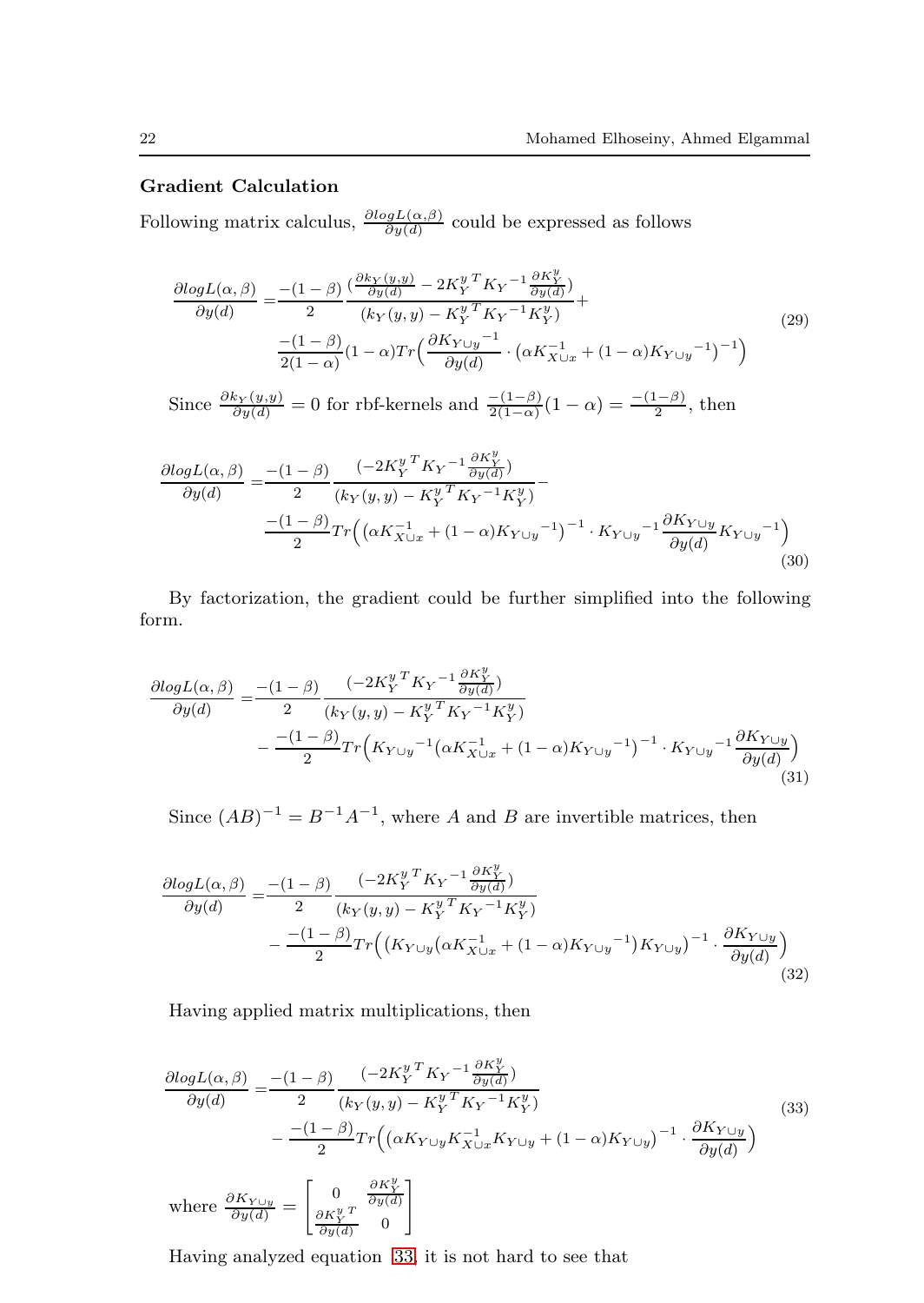$$
Tr\left(\left(\alpha K_{Y\cup y} K_{X\cup x}^{-1} K_{Y\cup y} + (1 - \alpha) K_{Y\cup y}\right)^{-1} \cdot \frac{\partial K_{Y\cup y}}{\partial y(d)}\right) = 2 \cdot \mu_y^T \cdot \frac{\partial K_Y^y}{\partial y(d)}\tag{34}
$$

where  $(\alpha K_{Y\cup y}K_{X\cup x}^{-1}K_{Y\cup y} + (1-\alpha)K_{Y\cup y})\mu'_y = [0, 0, ...0, 1]^T$ ,  $\mu_y$  is a vector of all elements in  $\mu_y$  except the last element. Hence,

$$
\frac{\partial \log L(\alpha, \beta)}{\partial y(d)} = \frac{-(1-\beta)}{2} \frac{\left(-2 \cdot K_Y^{y \, T} K_Y^{-1} \frac{\partial K_Y^y}{\partial y(d)}\right)}{\left(k_Y(y, y) - K_Y^{y \, T} K_Y^{-1} K_Y^y\right)} - \frac{-(1-\beta)}{2} \cdot 2 \cdot \mu_y^T \cdot \frac{\partial K_Y^y}{\partial y(d)}\tag{35}
$$

Which directly leads to the final form of  $\frac{\partial \log L(\alpha, \beta)}{\partial y^{(d)}}$ 

$$
\frac{\partial \log L(\alpha, \beta)}{\partial y^{(d)}} = (1 - \beta) \left[ \frac{K_Y^{y \, T} K_Y^{-1} \frac{\partial K_Y^y}{\partial y^{(d)}}}{(k_Y(y, y) - K_Y^{y \, T} K_Y^{-1} K_Y^y)} + \mu_y^T \cdot \frac{\partial K_Y^y}{\partial y^{(d)}} \right]
$$
(36)

# Appendix C: SM D ′ TGP

This derivation is much more simpler starting from our simplified closed-form expression of SM-divergence between two multivariate Gaussians. After ignoring multiplied positive constants and added constants (i.e.  $|K_X|, |K_Y|, |(1-\alpha)K_X + \alpha K_Y|$ are multiplied constants,  $-\frac{1}{1-\beta}$ ) is an added constant), the improved SMTGP cost function reduces to

$$
L'_{\alpha,\beta}(p(X,x):p(Y,y)) = \frac{1}{\beta-1} \left[ (k_Y(y,y) - K_Y^{y} K_Y^{-1} K_Y^{y})^{\frac{-(1-\beta)}{2}} \cdot \right. (K_{xy}{}^{\alpha} - K_{XY}^{xy}{}^T ((1-\alpha)K_X + \alpha K_Y)^{-1} K_{XY}^{xy})^{\frac{1-\beta}{2(1-\alpha)}} \right]
$$
(37)

where  $K_{xy}^{\alpha} = (1 - \alpha)k_X(x, x) + \alpha k_Y(y, y)$ ,  $K_{XY}^{xy} = (1 - \alpha)K_X^x + \alpha K_Y^y$ . Since the cost function have two factors that does depend on  $y$ , we follow the rule that if  $g(y) = f(y)r(y)$ , then  $g'(y) = f'(y)r(y) + f(y)r'(y)$ , which interprets the two terms the derived gradient below.

$$
\frac{\partial L'(\alpha,\beta)}{\partial y^{(d)}}(p(X,x):p(Y,y)) = \frac{1}{\beta-1} \left( \frac{-(1-\beta)}{2} (k_Y(y,y) - K_Y^{y} {}^T K_Y^{-1} K_Y^{y}) \frac{-(2-\beta)}{2} \cdot \frac{(\partial k_Y(y,y) - 2 \cdot K_Y^{y} {}^T K_Y^{-1} \frac{\partial K_Y^{y}}{\partial y^{(d)}}) \cdot (\partial k_Y(y,y) - 2 \cdot K_Y^{y} {}^T K_Y^{-1} \frac{\partial K_Y^{y}}{\partial y^{(d)}}) \cdot \frac{(\partial k_Y(y,y) - K_{XY}^{y} {}^T ((1-\alpha)K_X + \alpha K_Y)^{-1} K_{XY}^{xy}) \frac{1-\beta}{2(1-\alpha)}}{(\partial k_Y(y,y) - K_Y^{y} {}^T K_Y^{-1} K_Y^{y}) \frac{-(1-\beta)}{2} \cdot \frac{1-\beta}{2(1-\alpha)}} \cdot \frac{(\partial k_Y(y,y) - K_{XY}^{y} {}^T ((1-\alpha)K_X + \alpha K_Y)^{-1} K_{XY}^{xy}) \frac{-\beta}{2(1-\alpha)}}{(\partial y^{(d)})} \cdot \frac{(\partial k_Y(y,y) - 2 \cdot K_{XY}^{xy} {}^T ((1-\alpha)K_X + \alpha K_Y)^{-1} \cdot \alpha \frac{\partial K_Y^{y}}{\partial y^{(d)}}))}{(38)}
$$
\n(38)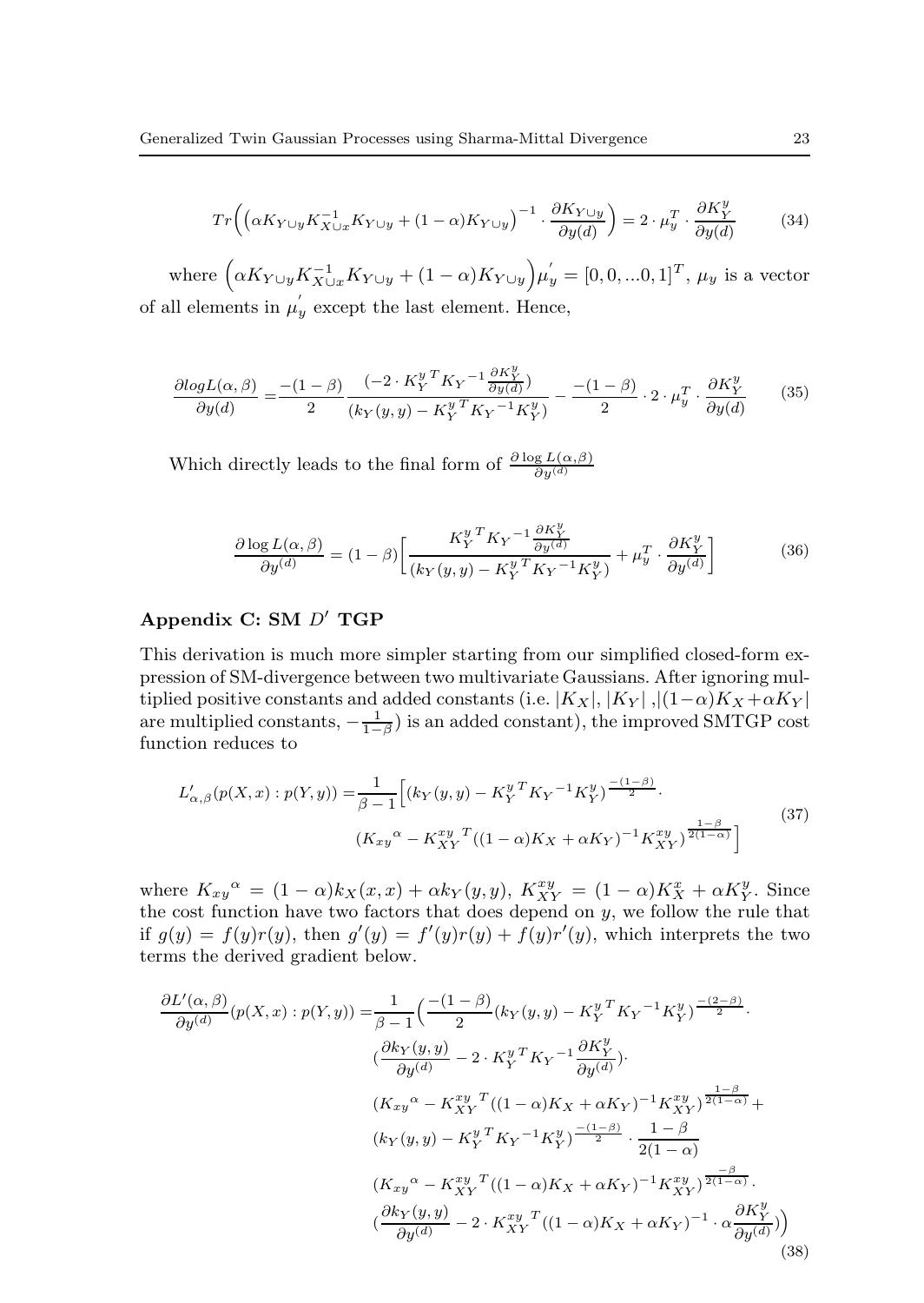## Appendix D: Advantage of computing SM divergence between two Multivariate Gaussians using Lemma [3.1](#page-7-1)

As far as we know, an efficient way to compute  $D_{\alpha,\beta}(\mathcal{N}_p,\mathcal{N}_q)$  in equation [3](#page-4-3) where  $\Delta \mu = 0,^{16}$  $\Delta \mu = 0,^{16}$  $\Delta \mu = 0,^{16}$ , requires  $\approx \frac{5N^3}{3}$  operations; we illustrate as follows. Cholesky decomp- $\frac{\Delta p}{\Delta q} = 0$ , requires  $\frac{2N^3}{3}$  operations, with additional  $\frac{2N^3}{3}$  operations for computing  $\Sigma_p^{-1}$  and  $\Sigma_q^{-1}$  from the computed decompositions [\(Trefethen and Bau](#page-25-9) [1997\)](#page-25-9). Then, choseskly decompition of  $\alpha \Sigma_p^{-1} + (1 - \alpha) \Sigma_q^{-1}$  is computed in additional  $\frac{N^3}{3}$  operations. From the computed decompositions,  $|\Sigma_p|$ ,  $|\Sigma_q|$  and  $|\alpha \Sigma_p^{-1}$  +  $(1-\alpha)\Sigma_q^{-1}|^{-1} = |(\alpha\Sigma_p^{-1} + (1-\alpha)\Sigma_q^{-1})^{-1}|$  are computed in 3N operations, which we ignore. Hence, the required computations for  $D_{\alpha,\beta}(\mathcal{N}_p, \mathcal{N}_q)$  are  $\frac{2N^3}{3} + \frac{2N^3}{3} + \frac{N^3}{3} = \frac{5N^3}{3}$  operations if  $\Delta \mu = 0$ . In case  $\Delta \mu \neq 0$ , an additional  $\frac{N^3}{3}$  operations are required to compute  $(\alpha \Sigma_p^{-1} + (1 - \alpha) \Sigma_q^{-1})^{-1}$ , which leads to total of  $\frac{6N^3}{3} = 2N^3$ operations<sup>[17](#page-23-11)</sup>.

In contrast to  $D_{\alpha,\beta}(\mathcal{N}_p,\mathcal{N}_q)$ ,  $D'_{\alpha,\beta}(\mathcal{N}_p,\mathcal{N}_q)$  in lemma [3.1](#page-7-1) could be computed similarly in only  $N^3$  operations, if  $\Delta \mu = 0$ , required to compute the determinants of  $\Sigma_p$ ,  $\Sigma_q$ , and  $\alpha \Sigma_q + (1 - \alpha) \Sigma_p$  by Cholesky decomposition. In case  $\Delta \mu \neq 0$ , an additional  $\frac{N^3}{3}$  operations are needed to compute  $(\alpha \Sigma_q + (1 - \alpha) \Sigma_q)^{-1}$  [18](#page-23-12). So, total of  $\frac{4N^3}{3}$  operations are needed if  $\Delta\mu \neq 0$ . Accordingly,  $D'_{\alpha,\beta}(\mathcal{N}_p, \mathcal{N}_q)$  is 1.67 (  $\frac{5N^2}{3}$  /  $N^3$ ) times faster to compute than  $D_{\alpha,\beta}(\mathcal{N}_p,\mathcal{N}_q)$  if  $\Delta\mu=0$ , and 1.5 (  $2N^3$  $\left(\frac{4N^3}{3}\right)$  times faster, otherwise.

# References

- <span id="page-23-7"></span>Agarwal A, Triggs B (2006) Recovering 3d human pose from monocular images. TPAMI 28:44–58
- <span id="page-23-1"></span>Aghagolzadeh M, Soltanian-Zadeh H, Araabi B, Aghagolzadeh A (2007) A hierarchical clustering based on mutual information maximization. In: ICIP
- <span id="page-23-5"></span>Akturk E, Bagci G, Sever R (2007) Is sharma-mittal entropy really a step beyond tsallis and rényi entropies? URL <http://arxiv.org/abs/cond-mat/0703277>
- <span id="page-23-6"></span>Aktürk OU, Aktürk E, Tomak M  $(2008)$  Can sobolev inequality be written for sharma-mittal entropy? International Journal of Theoretical Physics 47:3310– 3320
- <span id="page-23-9"></span>Alvarado FL (1999) The Matrix Inversion Lemma. Tech. rep., The University of Wisconsin, Madison, Wisconsin, 53706, USA
- <span id="page-23-3"></span>Amari SI, Nagaoka H (2000) Methods of Information Geometry, Translations of Mathematical monographs, vol 191. Oxford University Press
- <span id="page-23-2"></span>Banerjee A, Merugu S, Dhillon IS, Ghosh J (2005) Clustering with bregman divergences. JMLR 6:1705–1749
- <span id="page-23-8"></span>Bo L, Sminchisescu C (2009) Structured output-associative regression. In: CVPR
- <span id="page-23-0"></span>Bo L, Sminchisescu C (2010) Twin gaussian processes for structured prediction. IJCV 87:28–52
- <span id="page-23-4"></span>Cichocki A, Ichi Amari S (2010) Families of alpha- beta- and gamma- divergences: Flexible and robust measures of similarities. Entropy 12:1532–1568

<sup>16</sup> derived directly from the closed form in [\(Nielsen and Nock 2012](#page-24-16))

<span id="page-23-10"></span><sup>&</sup>lt;sup>17</sup> There are additional  $N^2$  (matrix vector multiplication), and N (dot product operations), which we ignore since they are not cubic

<span id="page-23-12"></span><span id="page-23-11"></span><sup>&</sup>lt;sup>18</sup> Additional  $2 \cdot O(N^{2.33})$  for 2 matrix multiplications are ignored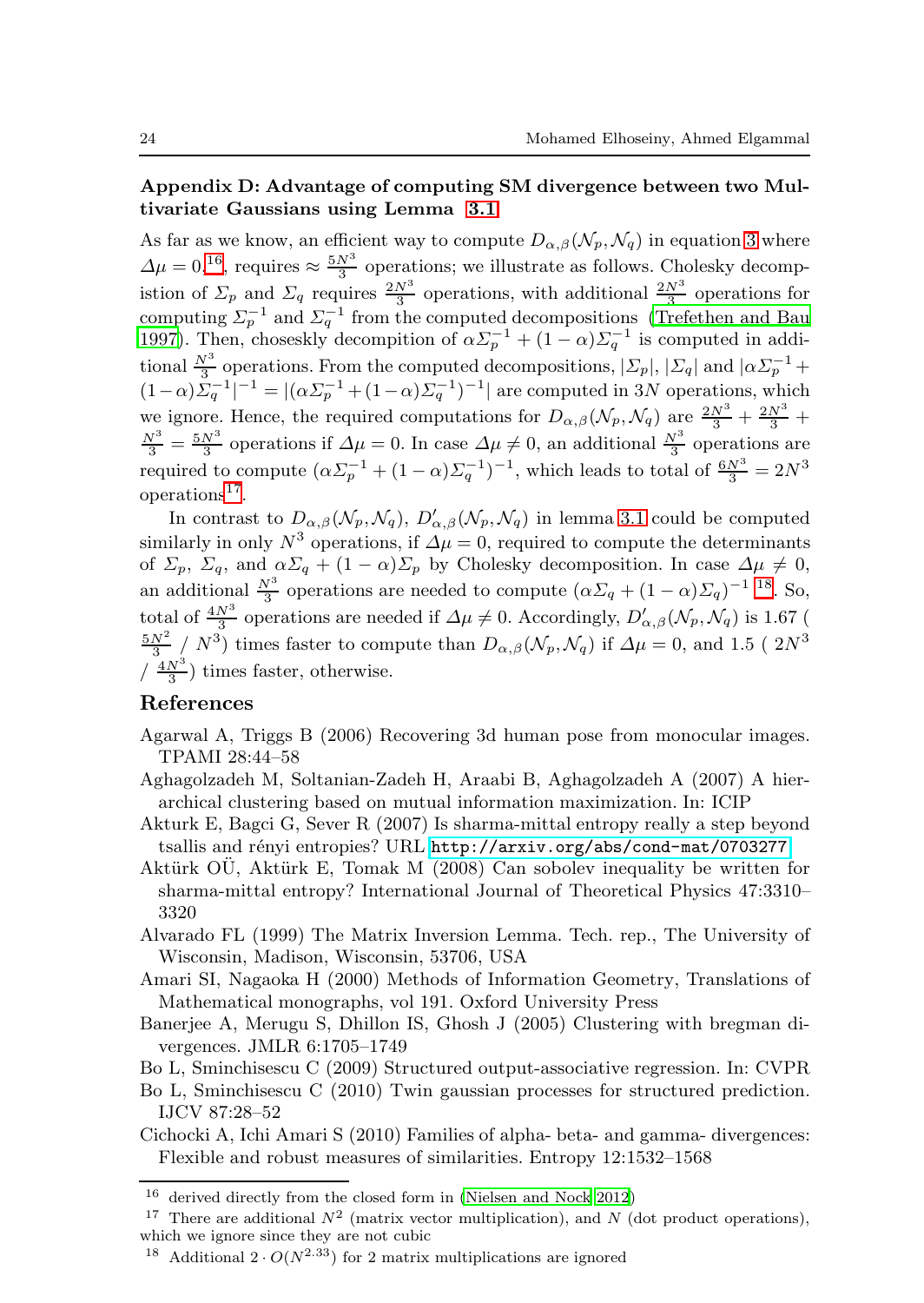- <span id="page-24-11"></span>Cichocki A, Lee H, Kim YD, Choi S (2008) Non-negative matrix factorization with alpha-divergence. Pattern Recognition Letters
- <span id="page-24-13"></span>Cichocki A, Cruces S, Amari Si (2011) Generalized alpha-beta divergences and their application to robust nonnegative matrix factorization. Entropy 13:134– 170
- <span id="page-24-22"></span>Cristianini J N Shawe-Taylor, Kandola JS (2001) Spectral kernel methods for clustering. In: NIPS
- <span id="page-24-8"></span>DeGroot MH (1962) Uncertainty, Information, and Sequential Experiments. Annals of Mathematical Statistics 33:404–419
- <span id="page-24-18"></span>Frank T, Plastino A (2002) Generalized thermostatistics based on the sharmamittal entropy and escort mean values. European Physical Journal B 30:543–549
- <span id="page-24-2"></span>Gray RM (1990) Entropy and information theory. Springer-Verlag New York, Inc.
- <span id="page-24-21"></span>Gretton A, Bousquet O, Smola A, Schölkopf B (2005) Measuring statistical dependence with hilbert-schmidt norms. In: International conference on Algorithmic Learning Theory
- <span id="page-24-6"></span>Hero AO, Ma B, Michel O, Gorman J (2001) Alpha-divergence for classification, indexing and retrieval. Tech. rep., University of Michigan
- <span id="page-24-23"></span>Hull JJ (1994) A database for handwritten text recognition research. TPAMI 16:550–554
- <span id="page-24-9"></span>Jensen JLWV (1906) Sur les fonctions convexes et les ingalits entre les valeurs moyennes. Acta Mathematica 30:175–193
- <span id="page-24-17"></span>Kailath T (1967) The divergence and bhattacharyya distance measures in signal selection. IEEE Transactions on Communication Technology 15:52–60
- <span id="page-24-12"></span>Kompass R (2007) A generalized divergence measure for nonnegative matrix factorization. Neural Computation 19:780–791
- <span id="page-24-7"></span>Kybic J (2006) Incremental updating of nearest neighbor-based high-dimensional entropy estimation. In: ICASSP
- <span id="page-24-3"></span>Learned-Miller EG, Fisher-III JW (2003) Ica using spacings estimates of entropy. JMLR 4:1271–1295
- <span id="page-24-15"></span>Masi M  $(2005)$  A step beyond tsallis and rényi entropies. Physics Letters A 338:217–224
- <span id="page-24-16"></span>Nielsen F, Nock R  $(2012)$  A closed-form expression for the sharmamittal entropy of exponential families. Journal of Physics A: Mathematical and Theoretical
- <span id="page-24-4"></span>Póczos B, Lõrincz A (2005) Independent subspace analysis using geodesic spanning trees. In: ICML
- <span id="page-24-19"></span>Rasmussen CE, Williams CKI (2005) Gaussian Processes for Machine Learning. The MIT Press
- <span id="page-24-10"></span>Reid MD, Williamson RC (2011) Information, divergence and risk for binary experiments. J Mach Learn Res 12:731–817
- <span id="page-24-1"></span>Rényi A (1960) On Measures Of Entropy And Information. In: Berkeley Symposium on Mathematics, Statistics and Probability
- <span id="page-24-5"></span>Shan C, Gong S, Mcowan PW (2005) Conditional Mutual Information Based Boosting for Facial Expression Recognition. In: BMVC
- <span id="page-24-0"></span>Shannon CE (2001) A mathematical theory of communication. SIGMOBILE 5:3– 55
- <span id="page-24-14"></span>Sharma D BD Mittal (1975) New nonadditive measures of inaccuracy. In: Journal of Mathematical Sciences, vol 26, pp 584–595
- <span id="page-24-20"></span>Sigal L, Balan AO, Black MJ (2010) Humaneva: Synchronized video and motion capture dataset and baseline algorithm for evaluation of articulated human mo-